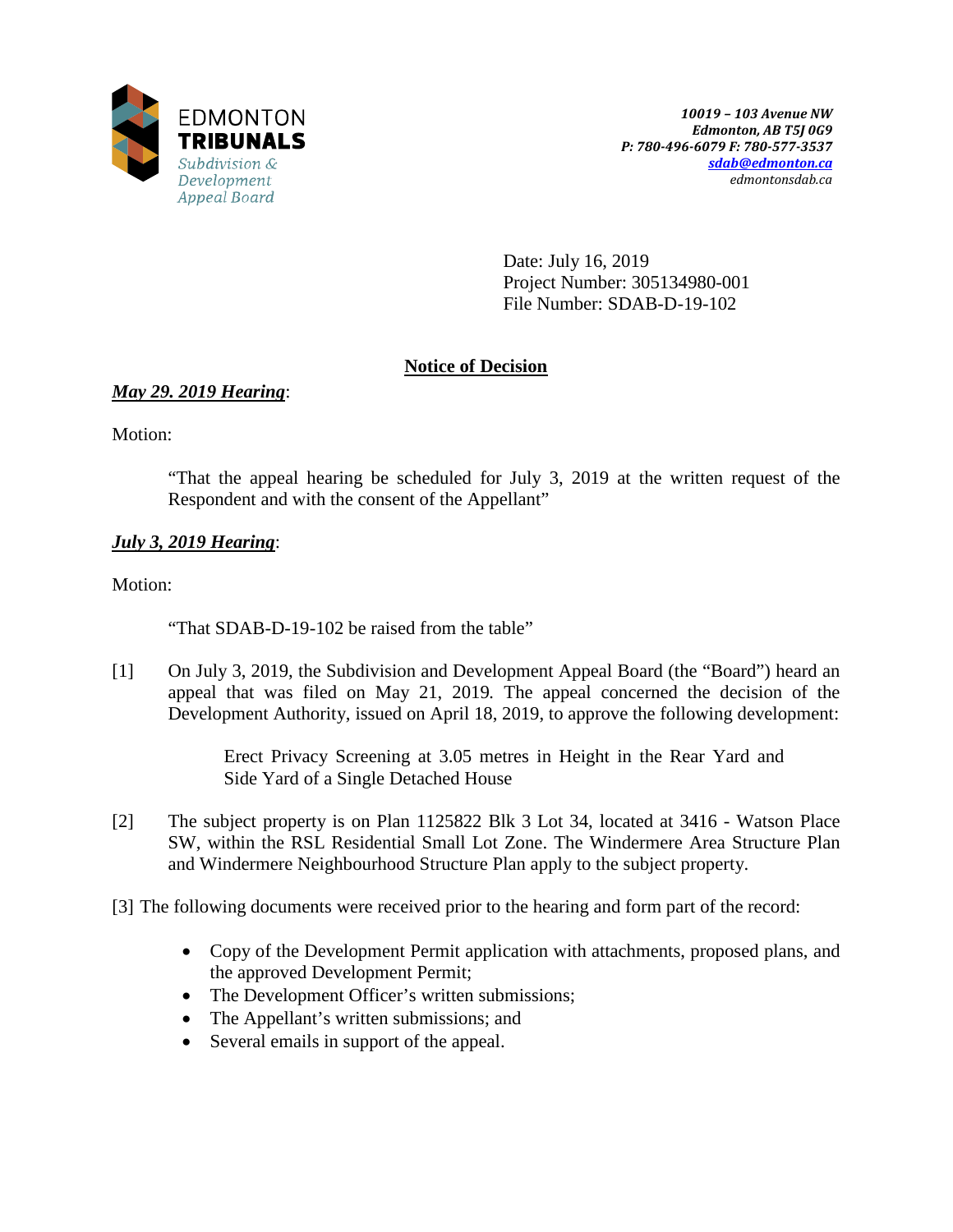[4] The following exhibits were presented during the hearing and form part of the record:

- Exhibit  $A -$  Photographs from the Respondent
- Exhibit B Online response from 3418 Watson Place

#### **Preliminary Matters**

- [5] At the outset of the appeal hearing, the Presiding Officer confirmed with the parties in attendance that there was no opposition to the composition of the panel.
- [6] The Presiding Officer outlined how the hearing would be conducted, including the order of appearance of parties, and no opposition was noted.
- [7] The appeal was filed on time, in accordance with Section 686 of the *Municipal Government Act*, RSA 2000, c M-26 (the "*Municipal Government Act*").

#### **Summary of Hearing**

- *i) Position of the Appellants, Mr. and Mrs. Rizzo:*
- [8] They are opposed to the issuance of a development permit to erect a privacy screen at 3416 Watson Place SW.
- [9] It was their opinion that the structure referred to as a privacy screen by the Development Officer is in reality a "fence" and/or wall. As illustrated in the photographs that have been submitted, the tall brown fence was built without a development permit adjacent to the existing grey standard fence in this subdivision.
- [10] It was their understanding that a privacy screen would include trees and other vegetation which would be aesthetically pleasing opposed to a tall brown fence that is an eyesore.
- [11] All four of the most affected adjacent property owners have provided written opposition including photographs to the issuance of the development permit.
- [12] The photographs also illustrate the wrought iron fence that has been installed along the public walkway.
- [13] Architectural guidelines have been established to ensure that the neighourhood has a uniform and consistent appearance. The fence on the subject property is three different colours, grey, brown and black which does not conform to the guidelines and is not consistent with the neighbourhood. The guidelines require grey wooden fencing at a determined height and wrought iron fencing along the public walkway.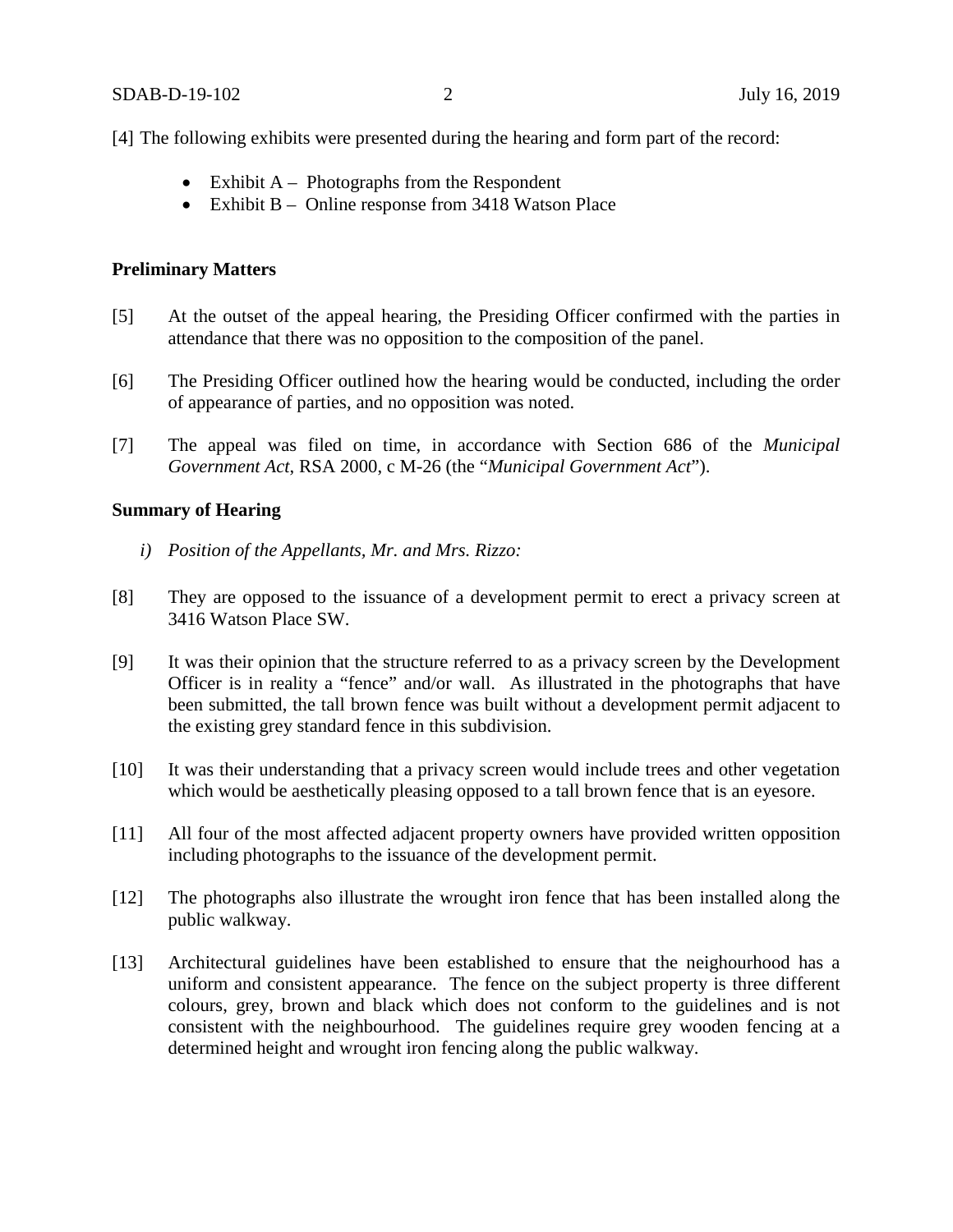- [14] The difficult economy over the past four years has resulted in a decrease in property values in the City of Edmonton. This fence that is out of place and not typical of the neighbourhood will further negatively affect their property value in this upscale neighbourhood.
- [15] The visual impact from their rear yard unduly affects the use and enjoyment of their property. All of their guests and even neighbours walking along the public walkway have commented on the eyesore that the structure creates.
- [16] They questioned why the Respondent would have purchased a lot with such a large section of the rear yard backing onto a public walkway if they wanted to preserve their privacy. If additional privacy was required, they could have added additional vegetation and trees instead of erecting an ugly brown wooden fence.
- [17] It was noted in the Development Officer's report that letters of support were submitted by the Applicant. However, they questioned which neighbours would have provided support because all of the neighbours who can see the structure have provided written opposition to the proposed development.
- [18] Mr. and Mrs. Rizzo provided the following information in response to questions from the Board:
	- a) It was acknowledged that the architectural guidelines are imposed by the developer of the subdivision and are outside the purview of the Board.
	- b) The constant view of the existing structure does not allow them to enjoy the amenity space in their rear yard. All of their guests can see the structure when they come to their house and have commented that it is an eyesore.
	- c) The fence along the public walkway is the standard wrought iron fence required in the architectural guidelines except for the portion of the walkway that runs the length of the subject site.
	- d) The structure is too high and is not complimentary to the existing fences.
	- e) Information could not be provided as to when the structure was built but it existed when they moved into their house in September 2018.
	- f) It was acknowledged that the definition of a Privacy Screen contained in the *Edmonton Zoning Bylaw* allows a variety of building materials, not just trees and shrubs.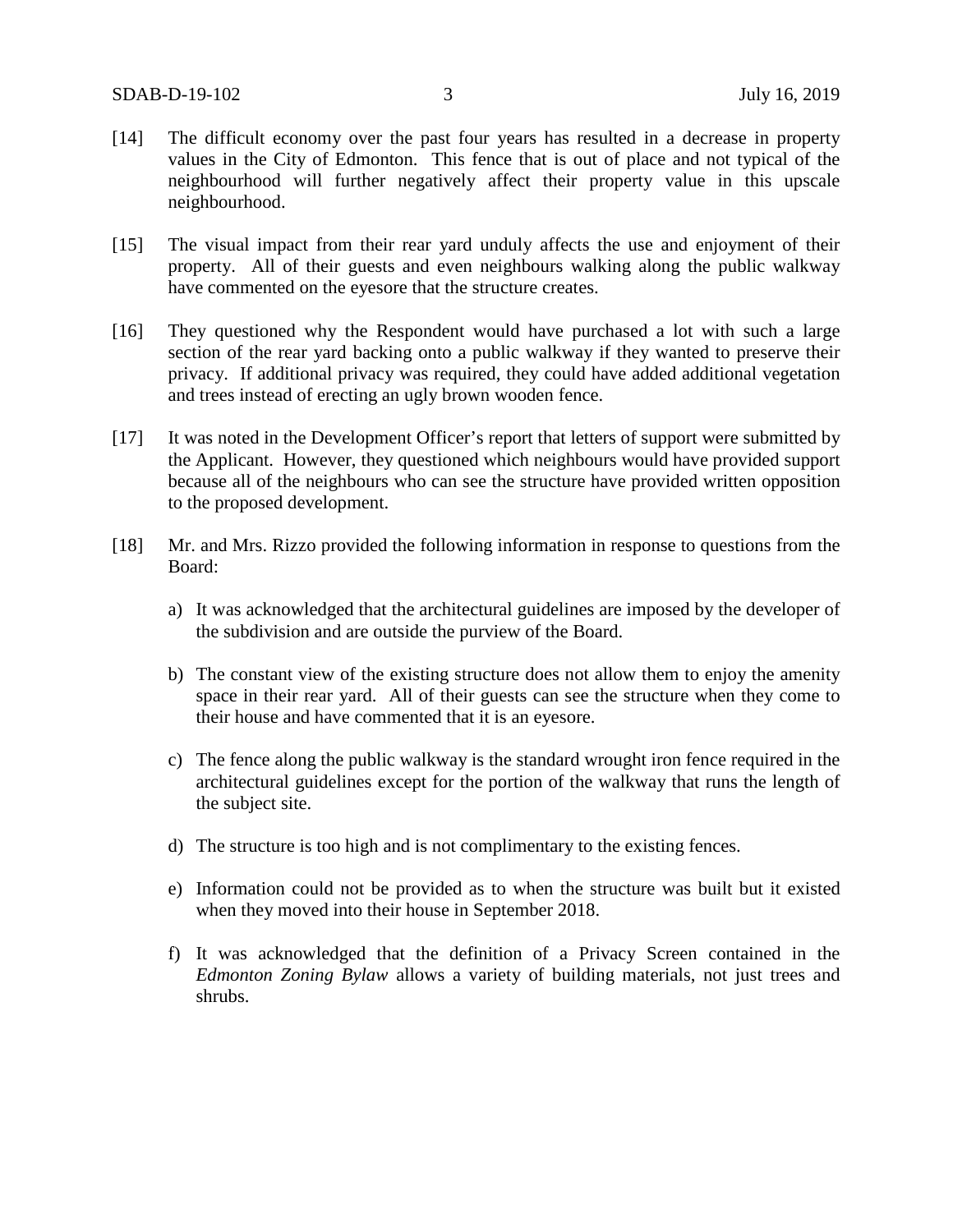*ii) Position of Affected Property Owners in Support of the Appellant:*

Mr. Zhang & Ms. Chen:

- [19] Photographs to illustrate the construction time line of this development were referenced, specifically from October 22, 2016 to May 8, 2019.
- [20] The rear of their house faces directly onto the structure and abuts the public walkway. They have often overheard people comment negatively about the structure while walking along the walkway.
- [21] He questioned how this development was approved because the completed "double" fence appears to be 3.5 metres high and has an inconsistent style and three different colours.
- [22] Their lot is lower than the subject lot which makes the structure appear even higher.
- [23] The measurements that he took are different than the measurements provided by the Development Officer.
- [24] It is very painful and a psychological burden to have to look at a very strange, tall wall in their back yard every day.
- [25] Mr. Zhang and Ms. Chen provided the following information in response to questions from the Board:
	- a) The largest part of the extended fence abuts their property.
	- b) The structure blocks morning sunlight onto their property which impacts their ability to have a garden in the rear yard.
	- c) A photograph was referenced to illustrate the measurements that were taken. The height of the brown fence above the existing fence is 1.44 metres and the height of both fences together is 3.47 metres.
	- d) The architectural guidelines and controls placed on this subdivision influenced their decision to purchase a house in this area. They would not have purchased their lot if this structure had existed at that time.
	- *iii) Position of the Development Officer, Mr. A. Seltz:*
- [26] Mr. Seltz did not attend the hearing but provided a written submission that was considered by the Board.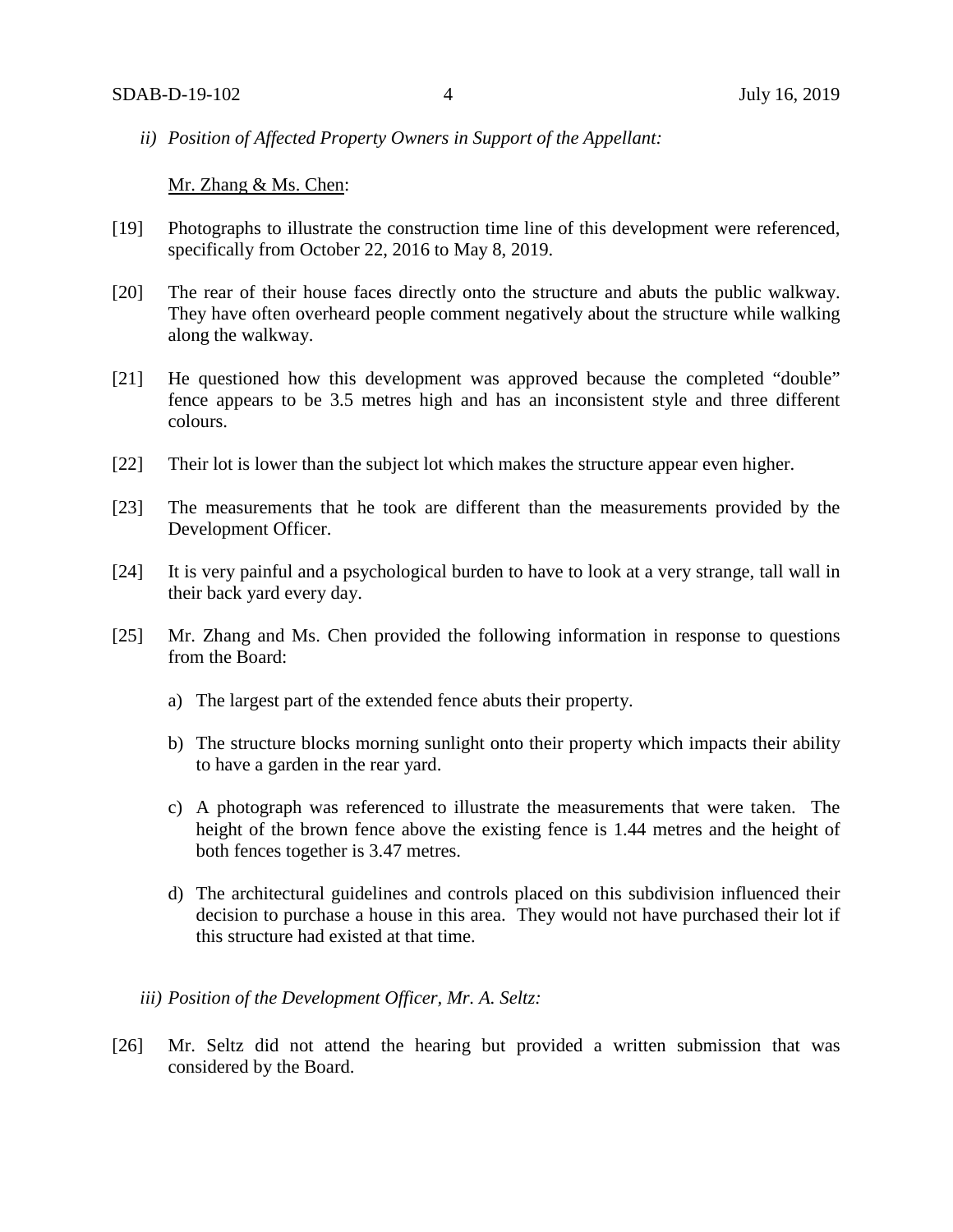- *iv) Position of the Respondents, Mr. & Mrs. Plester:*
- [27] Construction of the Appellant's house started four or five years ago and took almost three years to complete. Their yard still has not been landscaped and the fence is damaged. In addition, most of the neighbouring lots were full of garbage and debris.
- [28] A series of photographs was referenced to illustrate the development that has occurred over the years. These were marked "*Exhibit A*".
- [29] Before they purchased their lot, they were told that the lots located behind their lot would be developed into architecturally controlled luxury bungalows with landscaping included. After they committed to purchasing their lot, this changed but they could not get out of their contract.
- [30] They purchased their lot because of the architectural guidelines and controls that would be imposed in this neighbourhood. There were only supposed to be three builders developing the lots on Watson Point and the street across the black fence was to be adult community bungalows of a limited height. This did not happen and two-storey houses were built instead with a government housing project on the corner.
- [31] They invested a lot of money in their house on a walkway because that is what they wanted based on the information that adult bungalows were going to be developed behind them at a lower height with architectural guidelines. Their entire view now is of government housing.
- [32] They initially had no intention of building a tall fence. They spent \$130,000 to landscape their rear yard with a waterfall and trees along the metal fence. They were aware that houses would be built behind them, but they enjoy community living. Their house was the first to be built in this area.
- [33] A photograph of the rear yard was referenced to show the waterfall feature and the view of the government housing directly behind it. The initial corner fence was built to block that view because the residents and staff in that house were constantly looking into their rear yard. In addition, the lots behind them were not developed for over four years and were full of garbage and debris. They tried to screen the view by planting trees but in the winter when they lost their leaves they were invisible. Evergreen trees have now been planted but they are not tall enough yet to provide adequate screening.
- [34] A photograph was referenced to illustrate the impact on their privacy at night when the LED lighting on the house behind them is being used. The privacy screen falls at the window level of the house behind them.
- [35] The privacy screen does not extend the full length of the Appellant's rear yard and it existed at the time that they purchased their house.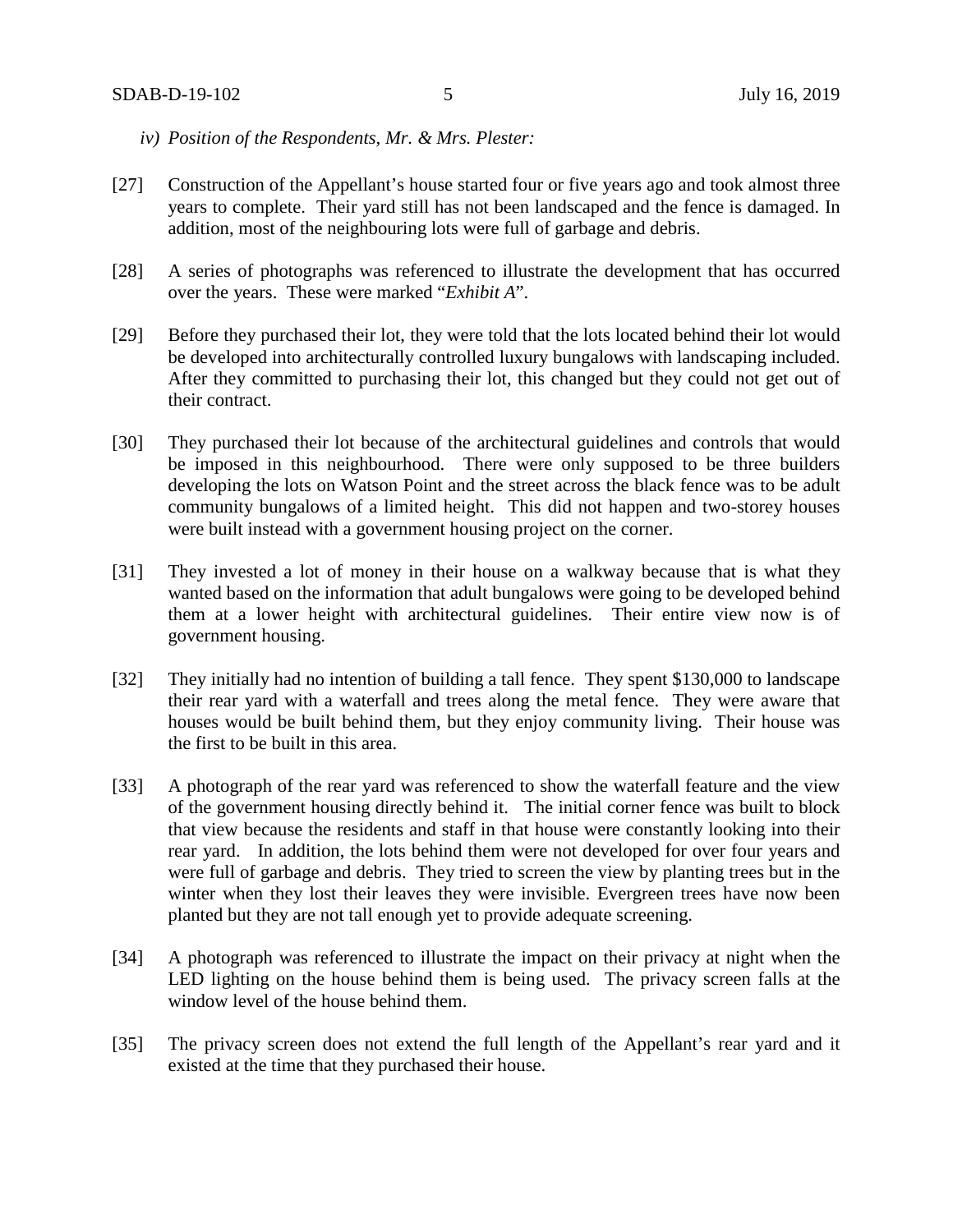- [36] A photograph of the view from their office window between 3515 and 3517 Watson Point was referenced to illustrate that neither of these lots have been landscaped in four years and that the area between the lots is usually full of garbage and debris.
- [37] A photograph of the initial privacy screen that was built in the corner to block the Government housing was referenced. This structure had to be removed because it was poorly constructed.
- [38] They did not want the fence to be brown but the City advised them not to change it until everything is resolved. The privacy screen was supposed to be a pergola structure with a walkway underneath but with all of issues that they were having all construction was stopped. The pergola was going to be stained black and the height was intended to block the view of the government housing.
- [39] They tried to sell their house for two years but did not receive any interest because of the market. They cannot sell their house for less than they paid. Three neighbours are moving for the same reasons. Two neighbours sold their houses for \$200,000 less than they paid. Other neighbours also want to sell their houses but are waiting for the market to improve.
- [40] None of the neighbours have ever approached them regarding their concerns. They talked to all of the neighbours on their street and advised them that the height would be reduced and it would be stained black. Everyone they talked to said that the changes were acceptable and that they understood what their view has turned into.
- [41] It was acknowledged that the height of the existing structure has to be reduced by 12 inches in order to comply with the approved development permit. The structure can be stained whatever colour is acceptable to the neighbours but no one that is opposed has ever talked to them about it. The Development Officer advised them that it does not have to be the same colour as the fence. It was their opinion that staining it black would be the best option.
- [42] They discussed the possibility of planting trees behind their lot to provide some screening with the City based on their initial understanding of development in this area. They did not want to erect the privacy screen but had no choice because of the money that they invested in landscaping their rear yard. The view from their rear yard is negatively impacted by the government housing and the fact that none of the lots behind them have been landscaped.
- [43] Mr. and Mrs. Plester provided the following information in response to questions from the Board:
	- a) They were not aware of the opposition provided by the property owners who reside at 3418 Watson Place.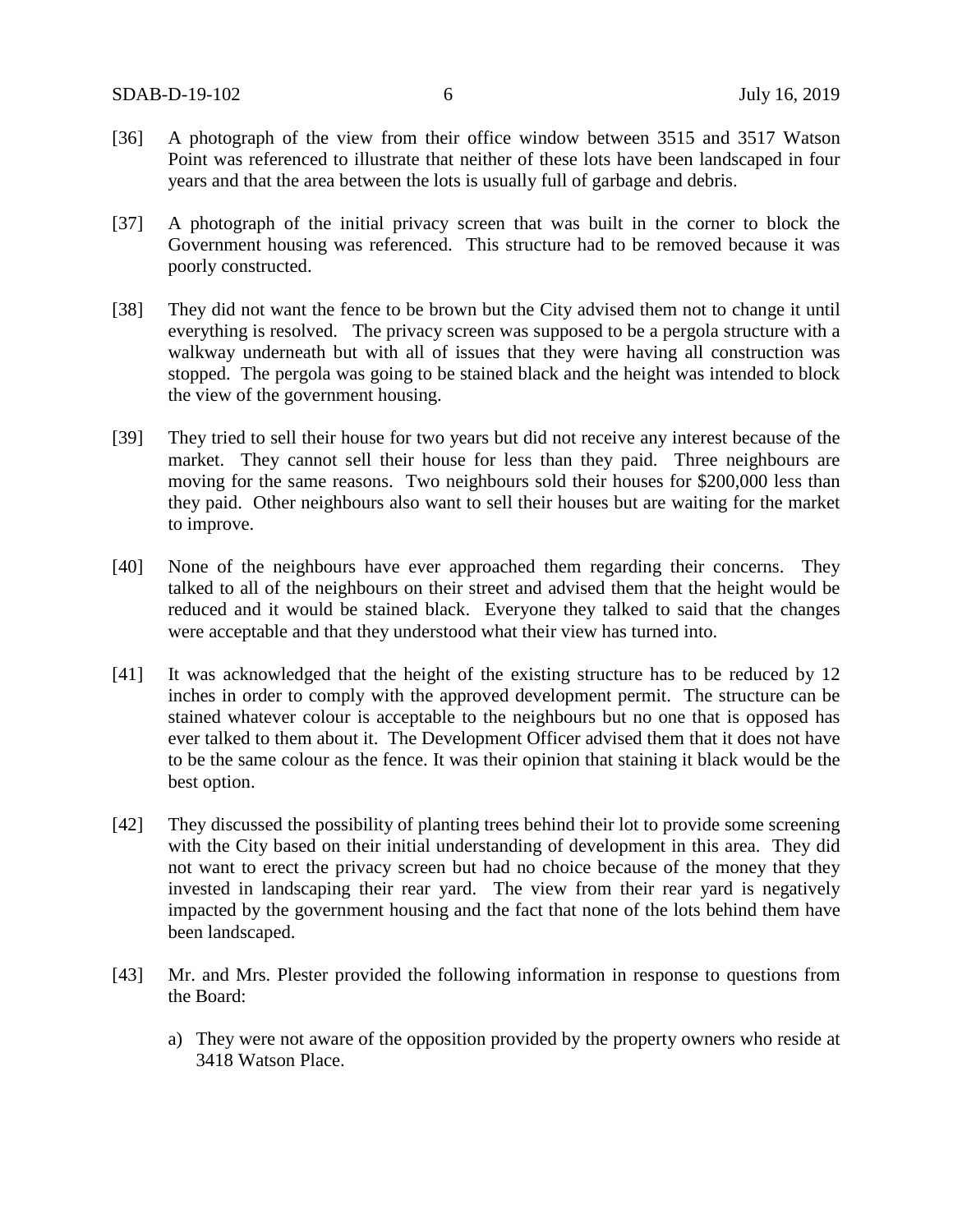- b) They do have several letters of support but many of the neighbours that they talked to did not want to provide their personal information. There is a Homeowner's Association on their street and they did not think it was appropriate to approach them for support.
- c) Two letters of support were submitted to the Development Officer and more could be obtained if it is required.
- d) All they wanted to do was screen the view from their rear deck.
- e) All of the houses along the walkway are two storey structures.
- f) The lot was purchased because it was supposed to be an adult community street with adult bungalows similar to three existing developments in Windermere.
- g) They spent a long time deciding to purchase this lot and ultimately made the decision to purchase it based on what was supposed to be developed around it.
- h) The houses are much closer than they appear in the photographs.
- i) A drawing of the structure privacy screen after it is cut down by 12 inches was referenced. It was not extended all the way to the ground because the intent is to block out all of the views of debris and garbage and the resulting negative impacts when they are using their rear deck. The grey fence and pathway are not a concern, it is the fact that they have not been able to enjoy their property for four and a half years because of the undeveloped lots and debris and garbage in the area. When they are sitting on their rear deck they are still able to see people on the pathway which they like but the privacy screen blocks out the other negative views.
- j) The notification map was referenced to confirm the location of the two-storey houses that they are trying to block. 3531 Watson Point SW is the government housing on the corner and then the houses next to them.
- k) The Homeowners Association has only been established to share in the cost of lawn maintenance and snow removal.
- l) The government housing is an extended care facility that operates 24/7.
- m) They moved from an acreage but did not expect the same living situation when they moved to a more urban setting.
- n) They chose a lot in this area because of the architectural controls that would be imposed. Adult bungalows were going to be developed behind their lot but instead two-storey houses and government housing was developed. Therefore, the privacy screen was built in order to block the view of this house as well as garbage and debris on the adjacent lots. Their house was finished in 2013 and this problem has been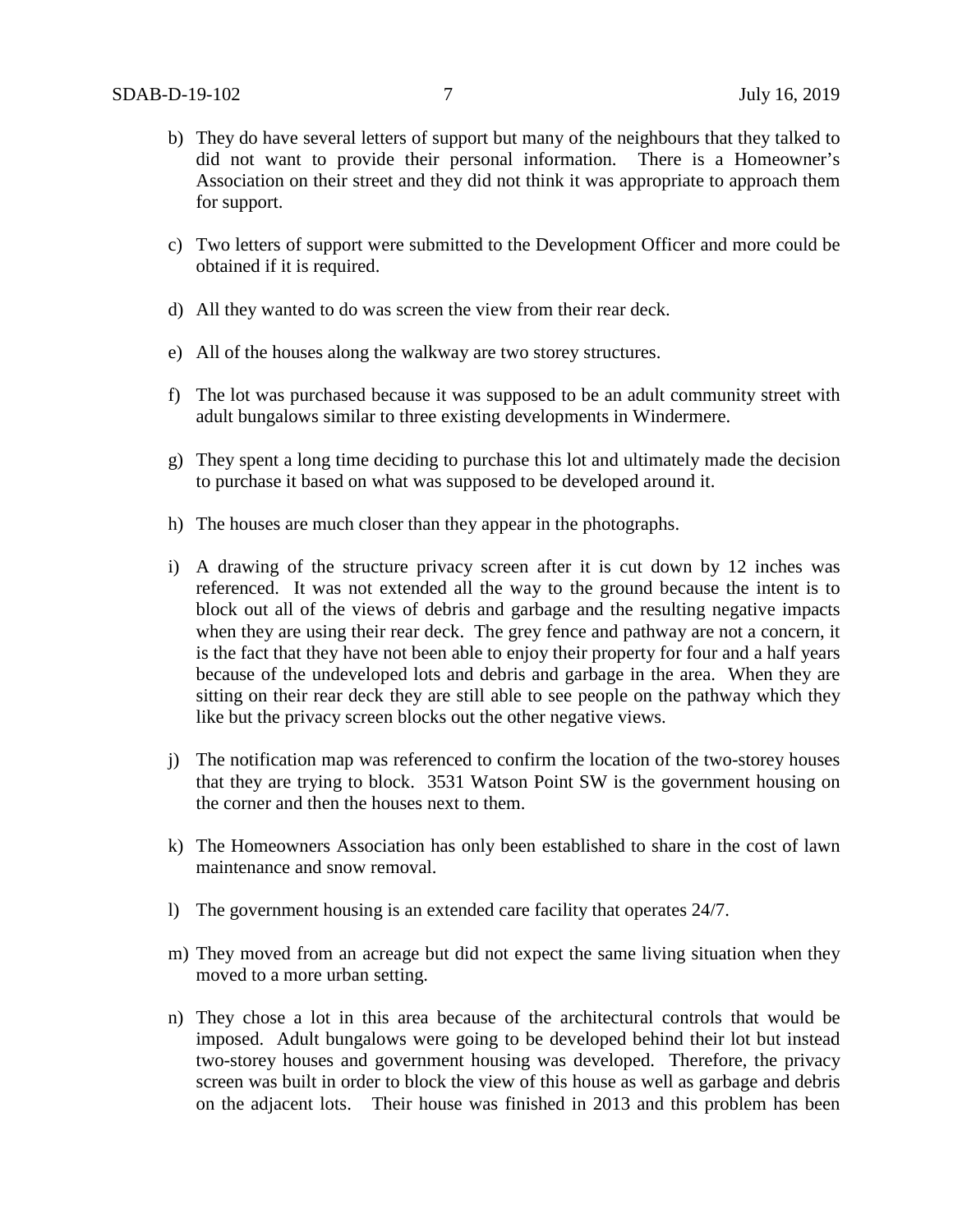ongoing for six years. The privacy screen was only meant to be a temporary structure but there does not appear to be any other way to block the view of this care facility.

- o) It was their opinion that because the structure will be reduced by 12 inches it will not have any impact on the amount of sunlight into their neighbour's yard. It was also noted that the house on that lot is only set back one foot from the lot lines and appears to be built outside of the building pocket.
- p) They could not confirm whether the zoning changed to accommodate the development of the government housing. However, none of the residents in this area were notified about the development and no signage was ever erected.

### *v) Rebuttal of the Appellant:*

- [44] The online response provided by the property owner who resides at 3418 Watson Place was submitted and marked "*Exhibit B*". It was noted that this neighbour objects to the privacy screen and does not seem to have the same concerns regarding the view of garbage from their rear yard.
- [45] With the exception of one cul-de-sac, two-storey houses have been developed in this subdivision.
- [46] Their landscaping will be completed within the next two weeks. It has been delayed because of the wet weather. However, they did not move into their house until September 2018 and have one year to complete the landscaping.
- [47] The area is now completely built out with the exception of a few lots that need to be landscaped. The Respondent indicated that the privacy screen was installed to block the view of garbage. However, the garbage has been removed and is no longer an issue so why is the screen still there?
- [48] The notification map was referenced to reiterate the fact that all four of the most affected neighbours who have a view of the structure from their property have submitted written responses in opposition to the development. He questioned which neighbours provided support to the Respondent. It was his opinion that residents in the cul-de-sac cannot see the structure and are therefore not impacted by the development.

# **Decision**

[49] The appeal is **ALLOWED** and the decision of the Development Authority is **REVOKED**. The development is **REFUSED**.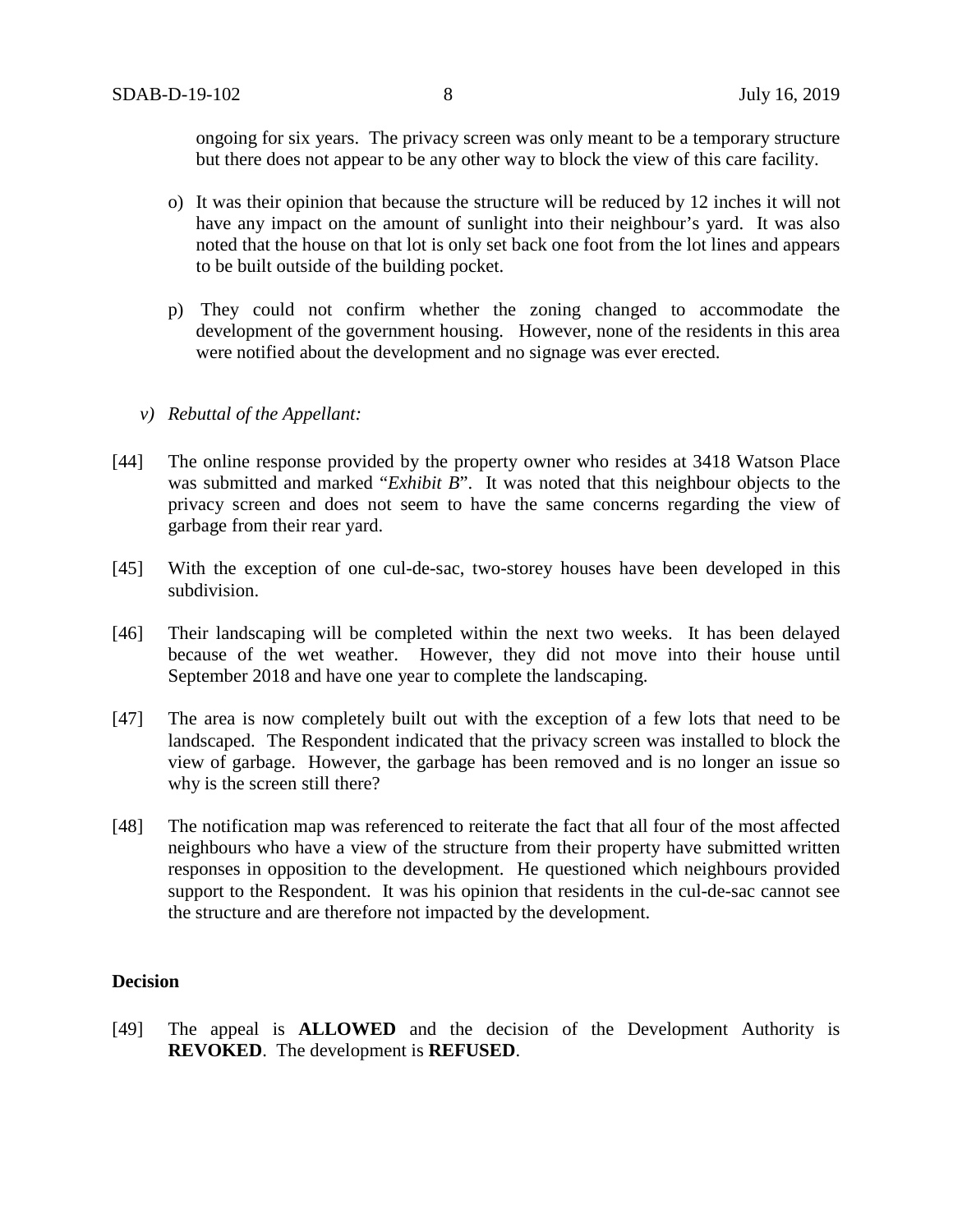### **Reasons for Decision**

- [50] The proposed development, to erect a Privacy Screen at 3.05 metres in Height in the Rear Yard and Side Yard of a Single Detached House, is Accessory to Single Detached Housing which is a Permitted Use in the (RSL) Residential Small Lot Zone, pursuant to section 115.2(5) of the *Edmonton Zoning Bylaw*.
- [51] The wooden structure in question, which the Development Officer determined to be Privacy Screening, was built very close to the property lines at the side and rear of this pie-shaped lot. There are existing Fences along these property lines. There are wooden six-foot Fences separating the abutting lots and there is a wrought iron fence separating the Respondents' lot from a public walkway. The bottom six feet or so of the structure is open between the posts. The top four feet or so of the structure is filled in between the posts. The effect of the structure is to extend the Height of the existing Fences.
- [52] Pursuant to section 6.1 of the *Edmonton Zoning Bylaw*, Privacy Screening is defined as:

A feature that obscures direct and otherwise unimpeded sightlines. Common examples include: vegetative screening, such as shrubs and trees, lattice, masonry or wooden walls, parapet walls, translucent glass or any combination of these or like features. Privacy Screening does not include a balustrade railing or similar railing system.

[53] Pursuant to section 6.1 of the *Edmonton Zoning Bylaw*, a Fence is defined as:

A structure constructed at ground level, used to prevent or restrict passage, provide visual screening, noise attenuation, Landscaping, or to mark a boundary.

- [54] Based on a review of these definitions and the evidence provided, the Board finds that the existing development that was constructed without an approved Development Permit is a Fence. This is because the structure was built immediately adjacent to the existing Fences and because the effect of the structure is to extend the Height of the existing Fences. The fact that only the upper portion of the structure is filled in between the posts does not change the fact that the structure should be characterized as a Fence rather than Privacy Screening.
- [55] Section 49.1(g) of the *Edmonton Zoning Bylaw* states:

In the case where the permitted Height of a Fence, wall, or gate is 1.85 metres, the Development Officer may vary the Height of the Fence, wall, or gate to a maximum of 2.44 metres, in order to provide additional screening from public roadways or incompatible adjacent Uses.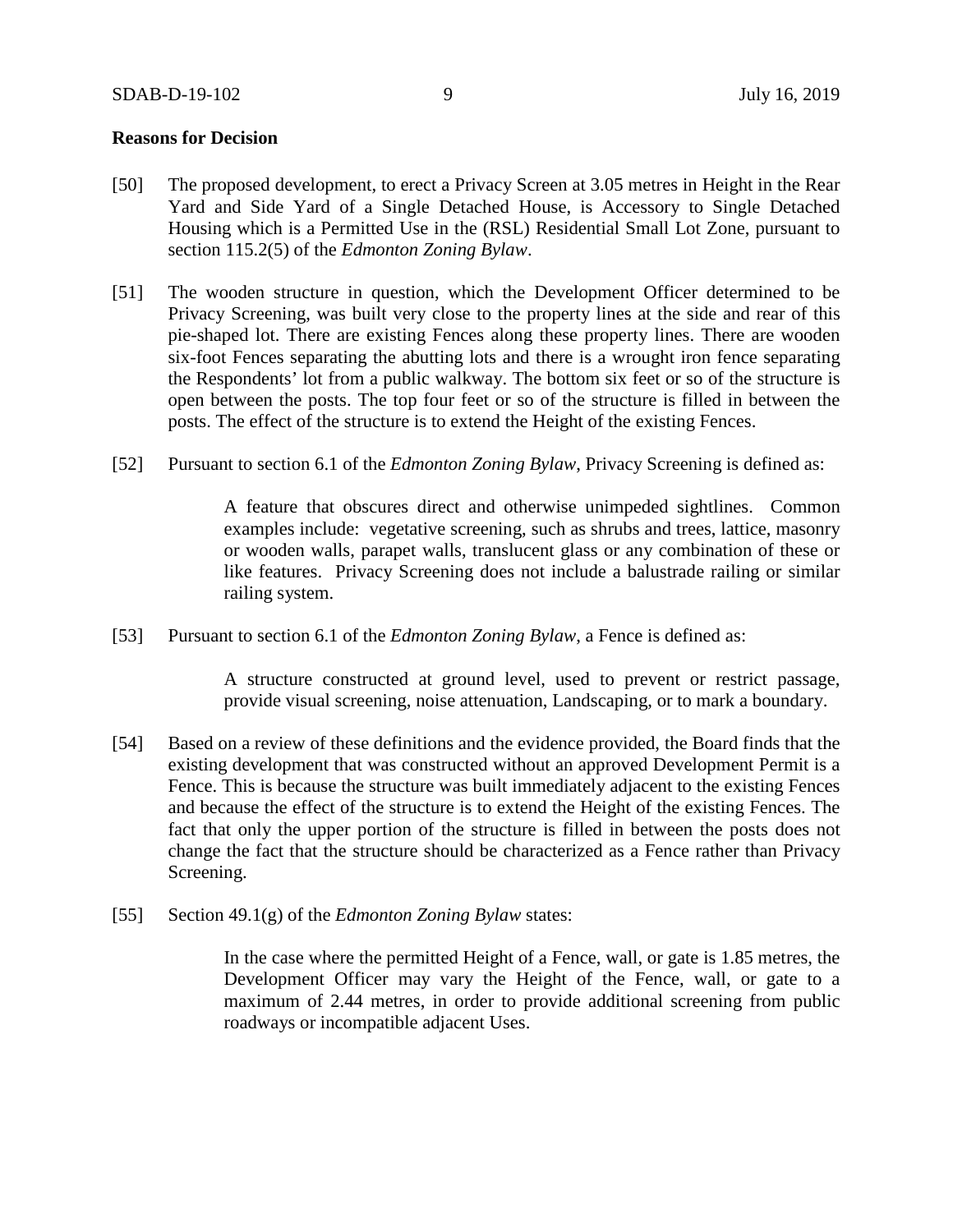### [56] Section 49.2(j) of the *Edmonton Zoning Bylaw* states:

In the case where the permitted Height of Privacy Screening is 1.85 metres, the Development Officer may vary the Height of Privacy Screening to a maximum of 3.05 metres, in order to prevent visual intrusion and provide additional screening from adjacent properties.

- [57] Based on the Board's finding that the proposed development is a Fence and not Privacy Screening, the Development Officer exceeded his authority by allowing the Height of the Fence to be 3.05 metres.
- [58] Even though the Board could grant a variance to allow the Fence to be as high as the Development Officer has allowed, doing so would be inappropriate in these circumstances for the reasons noted below.
- [59] A portion of this Fence has been erected above a portion of the wrought iron Fence that runs parallel to the public walkway. This type of wrought iron fencing has been installed parallel to all of the public walkways in this subdivision. Based on the photographic evidence, it is the opinion of the Board that the wooden Fence adjacent to the wrought iron Fence is completely out of character along this portion of the public walkway and negatively impacts the amenities of the neighbourhood.
- [60] Four of the five most affected adjacent property owners have provided written submissions and photographs in opposition to the proposed Fence. Their primary concerns include the Height of the structure and the fact that it does not comply with the architectural guidelines for this neighbourhood.
- [61] The Board does not enforce architectural guidelines. However, the Board agrees with the concerns of these property owners and finds that the Height of this Fence is not characteristic of the neighbourhood and it materially impacts the use and enjoyment of these neighbouring parcels of land.
- [62] The Board notes that the Development Officer imposed a condition on the approved development permit that the Height of the structure be reduced from 3.5 metres to 3.05 metres. However, even with this reduction in Height, the structure would still be unsightly and out of place at this location.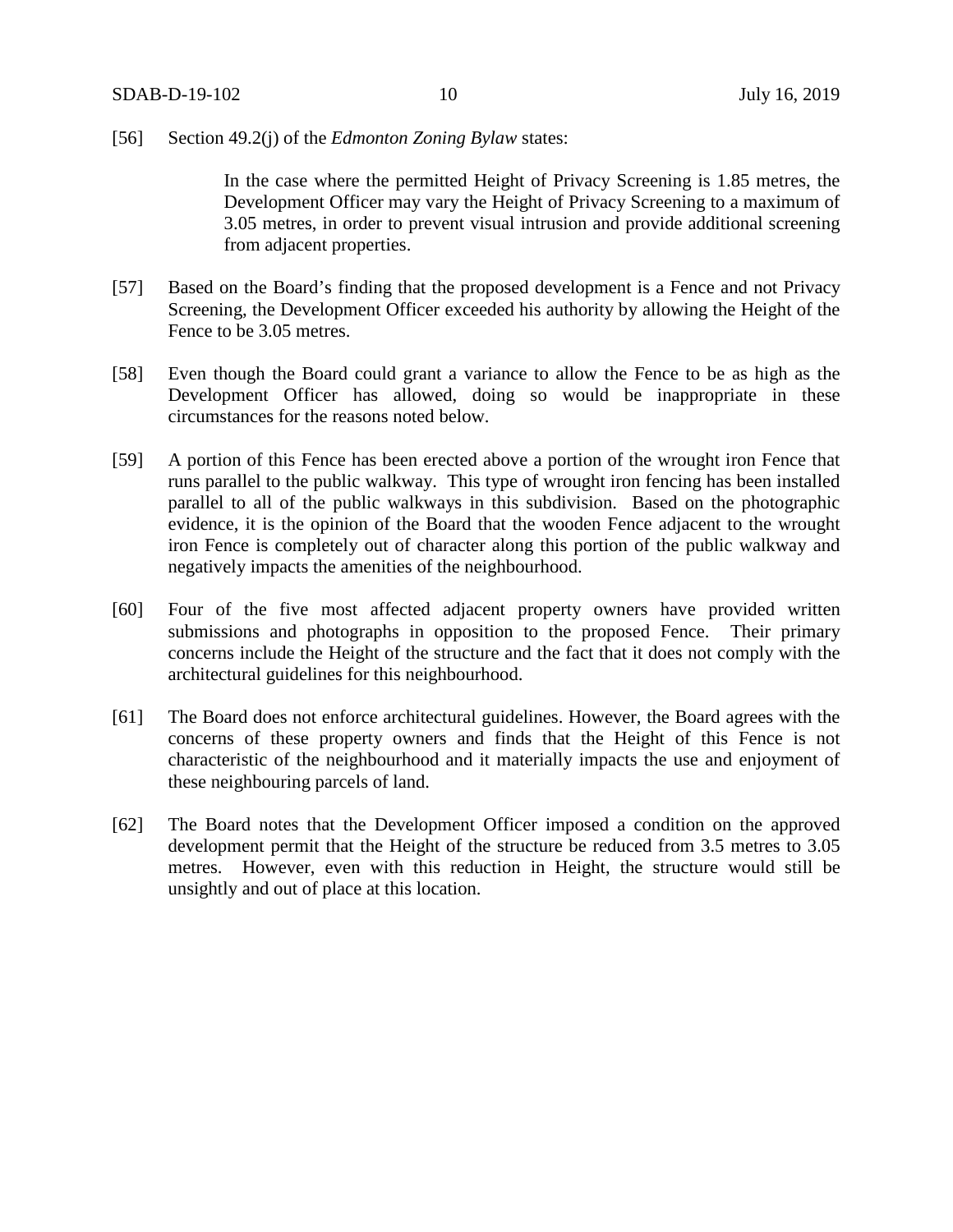[63] For all of the above reasons, it is the opinion of the Board that the proposed development, an existing over height Fence, will unduly interfere with the amenities of the neighbourhood and materially interfere with and affect the use and enjoyment of neighbouring parcels of land. Therefore, the appeal is allowed and the development permit is refused.

me

Mr. M. Young, Presiding Officer Subdivision and Development Appeal Board

Board Members in Attendance: Ms. S. LaPerle, Ms. D. Kronewitt Martin, Ms. G. Harris, Mr. A. Nagy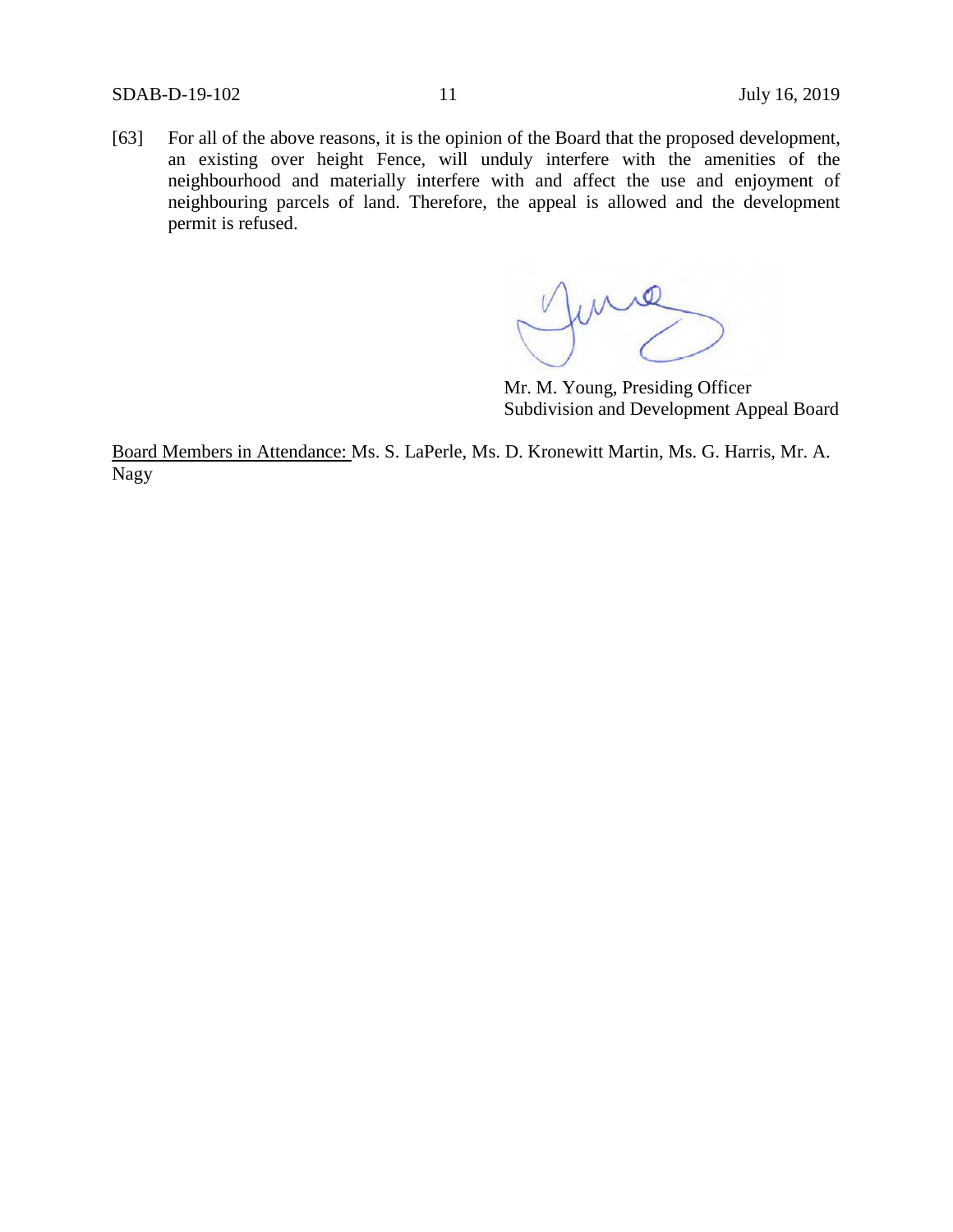# **Important Information for the Applicant/Appellant**

- 1. This decision may be appealed to the Alberta Court of Appeal on a question of law or jurisdiction under Section 688 of the *Municipal Government Act*, RSA 2000, c M-26. If the Subdivision and Development Appeal Board is served with notice of an application for leave to appeal its decision, such notice shall operate to suspend the Development Permit.
- 2. When a decision on a Development Permit application has been rendered by the Subdivision and Development Appeal Board, the enforcement of that decision is carried out by the Sustainable Development Department, located on the 2nd Floor, Edmonton Tower, 10111 – 104 Avenue NW, Edmonton, AB T5J 0J4.

*NOTE: The City of Edmonton does not conduct independent environmental checks of land within the City. If you are concerned about the stability of this property for any purpose, you should conduct your own tests and reviews. The City of Edmonton, when issuing a development permit, makes no representations and offers no warranties as to the suitability of the property for any purpose or as to the presence or absence of any environmental contaminants on the property.*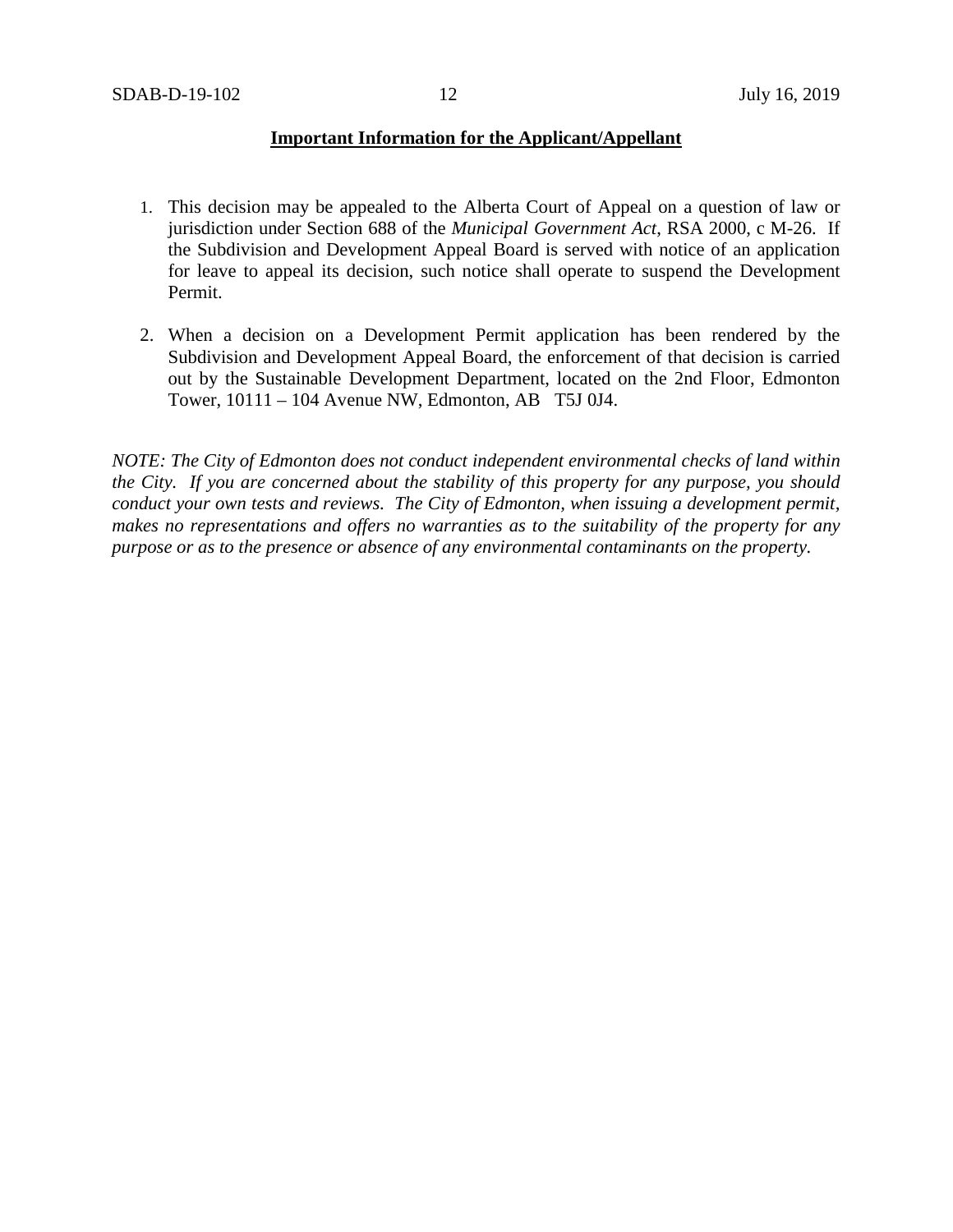

Date: July 16, 2019 Project Number: 311652056-001 File Number: SDAB-D-19-103

# **Notice of Decision**

[1] On July 3, 2019, the Subdivision and Development Appeal Board (the "Board") heard an appeal that was filed on June 10, 2019. The appeal concerned the decision of the Development Authority, issued on May 30, 2019, to refuse the following development:

# **Install one (1) Minor Digital On-premises Off-premises Freestanding Sign (PATTISON | SHOPPES AT TERWILLEGAR)**

- [2] The subject property is on Plan 0220792 Blk 70 Lot 89, located at 14203 23 Avenue NW, within the CSC Shopping Centre Zone. The Terwillegar Towne Neighbourhood Area Structure Plan applies to the subject property.
- [3] The following documents were received prior to the hearing and form part of the record:
	- Copy of the Development Permit application with attachments, proposed plans, and the refused Development Permit;
	- The Development Officer's written submissions; and
	- The Appellant's written submissions.

# **Preliminary Matters**

- [4] At the outset of the appeal hearing, the Presiding Officer confirmed with the parties in attendance that there was no opposition to the composition of the panel.
- [5] The Presiding Officer outlined how the hearing would be conducted, including the order of appearance of parties, and no opposition was noted.
- [6] The appeal was filed on time, in accordance with Section 686 of the *Municipal Government Act*, RSA 2000, c M-26 (the "*Municipal Government Act*").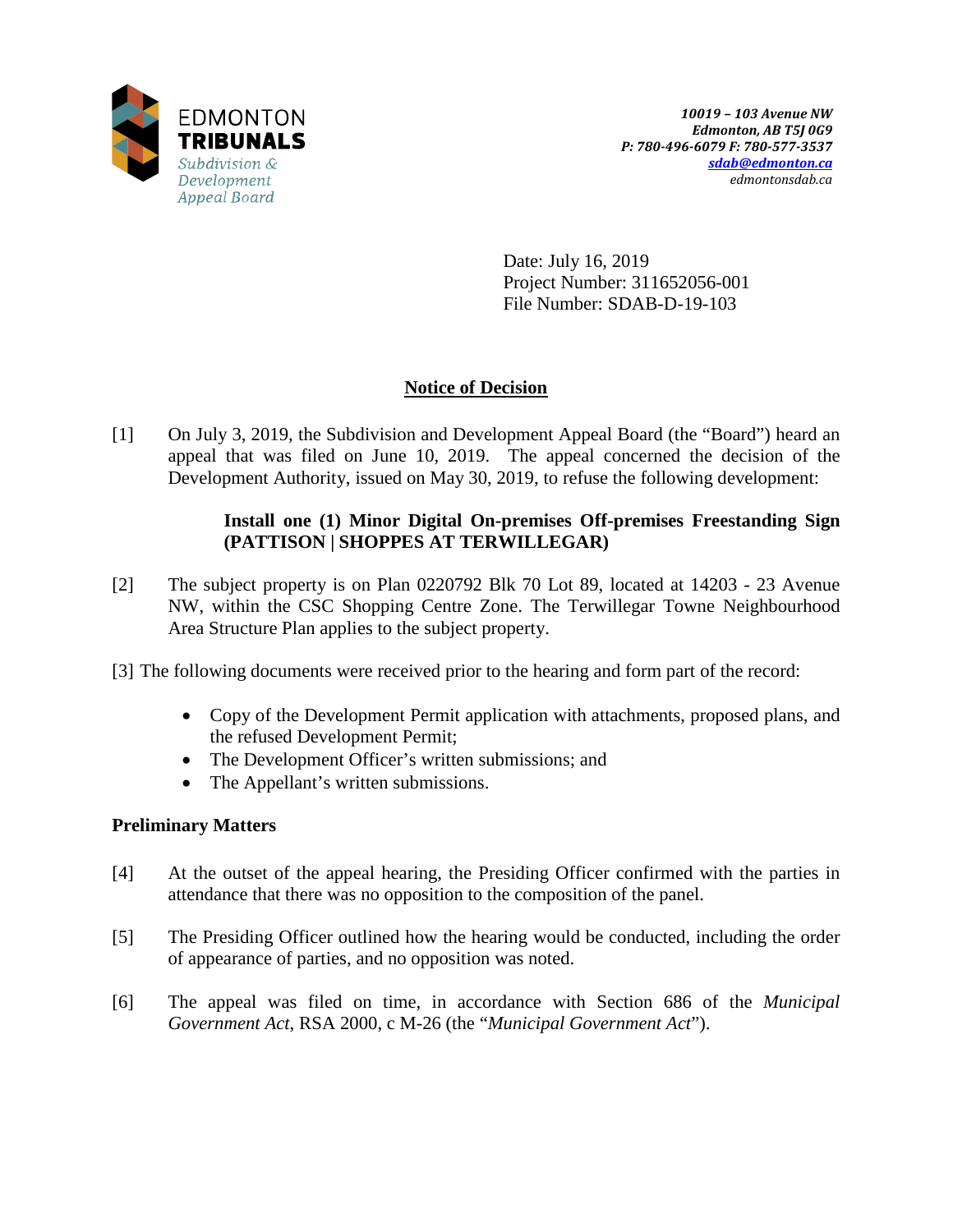### **Summary of Hearing**

- *i) Position of the Appellant, Mr. J. Murphy, Q.C., representing Ogilvie LLP:*
- [7] Mr. Murphy confessed his own bias in that he drives through this intersection three or four times a week and uses all four of the shopping centers. He loves the sign that has been erected on the site that is kitty corner to the subject site and believes that this is a perfect location for the proposed sign. There is no way that the proposed sign will impact the use, enjoyment or value of neighbouring properties or the amenities of the neighbourhood.
- [8] It was acknowledged that the proposed sign does require several variances. It was also noted that the Development Officer has characterized the monument sign for this shopping centre as a Freestanding On-premises Sign. In the past, monument signs were always considered an item of landscaping with a Fascia Sign on the front.
- [9] A SLIM map was referenced to illustrate that this intersection is located in a purely commercial neighborhood. Four very busy (CSC) Shopping Centre sites are at each corner of this large intersection. It was also noted that there is a large boulevard located between the property line of the subject site and the intersection. The shopping centre site located on the northeast corner of the intersection, kitty corner to the subject site has a similar configuration to what is being proposed with a digital sign behind the monument sign with the same setback requirements.
- [10] The City Standards Bylaw requires the property owner to maintain the boulevard even though they do not own it. Therefore, being allowed the setback for the sign seems to be a fair trade.
- [11] An aerial photograph was referenced to illustrate that this area is very commercial. The shopping centre sites located on all four corners of the intersection provide a wide variety of amenities for the residents of the surrounding communities.
- [12] A photograph of the digital sign that has been installed on the shopping centre site located kitty corner across the intersection was referenced. It is a curved linear sign and is larger than the majority of other digital signs in the city that are 200 square feet in size. Because this sign is larger is what results in the required 200-metre separation distance. This is a reciprocal distance issue.
- [13] In this case, the presence of the existing digital sign should not require a separation distance greater than 100 metres. The existing sign targets northbound traffic on Rabbit Hill Road and eastbound traffic on 23 Avenue. The proposed sign will be diametrically opposed to this sign and will target southbound traffic on Rabbit Hill Road and westbound traffic on 23 Avenue. Drivers will not be able to see both signs at the same time. Therefore, the separation distance requirement that would normally apply when dealing with two signs that are visible at the same time does not make sense in this case.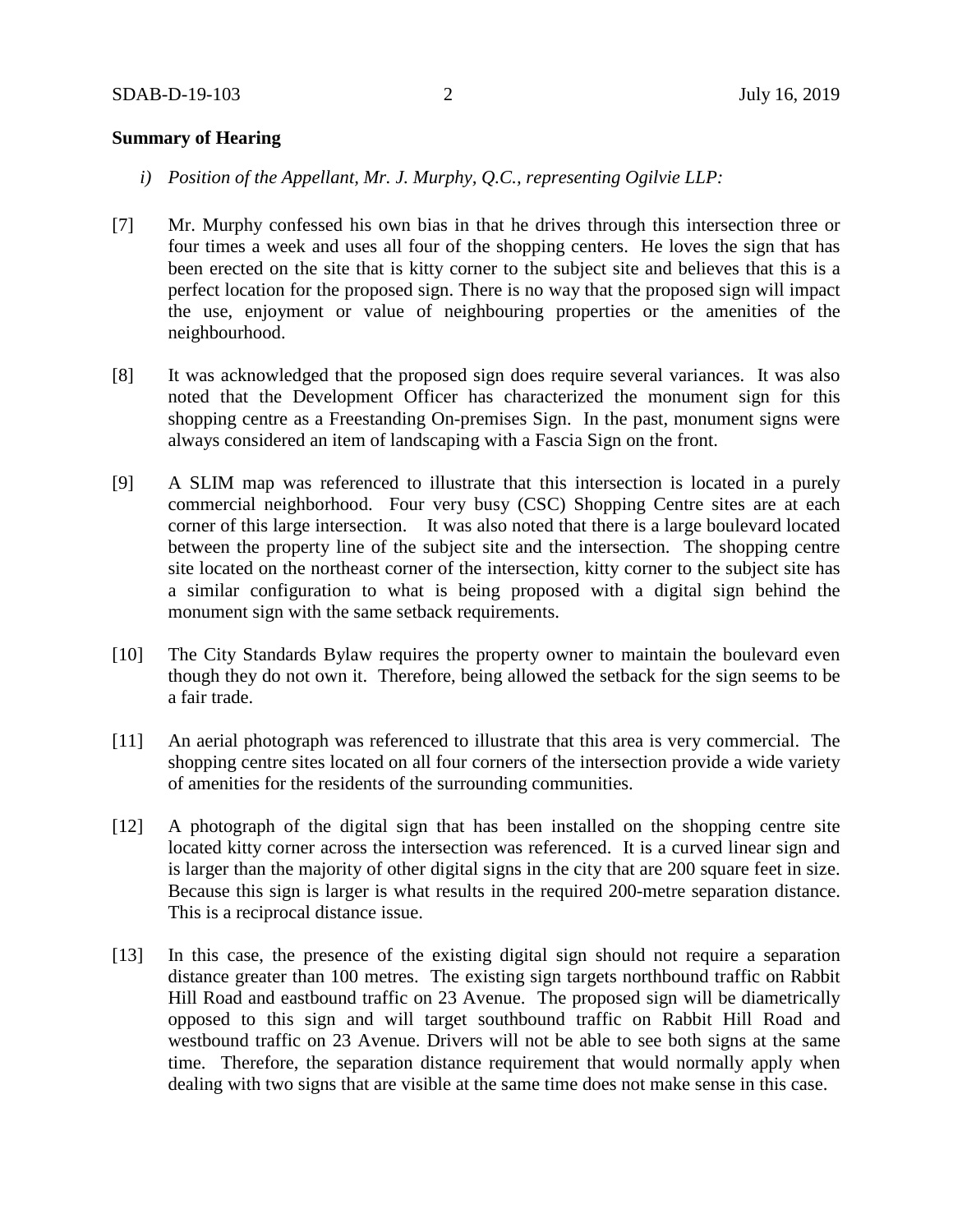- [14] A photograph of the subject site was referenced to illustrate that the proposed sign is diametrically opposed and will target motorists travelling in opposite directions than the existing sign.
- [15] There are four Freestanding On-premises Signs on this site. Three signs are located along 23 Avenue and the fourth sign is located on Rabbit Hill Road at the south end of the site. As noted in a previous Board decision, the signs cannot all be seen at the same time because of the location of the BMO building.
- [16] The Development Officer has counted the monument sign in the sign total for the site which should not have been done. The result is that the maximum allowable number of signs has been exceeded. The aerial photograph submitted by the Development Officer was referenced. She has identified four Freestanding On-premises signs and has counted the monument sign as the fifth Freestanding On-premises sign which makes the proposed sign the sixth Freestanding On-premises sign. The site on the northwest corner does not have a monument sign but has five Freestanding On-premises signs. Therefore, the proposed development is not out of character for this commercial shopping centre area.
- [17] The monument sign on the shopping centre located east of the subject site was not included in the calculation of the total number of signs on that site. The site located on the northeast corner has five signs, a monument sign and a digital sign.
- [18] The calculations provided by the Development Officer are inconsistent and do not consider what really exists in this area. It was his suspicion that the Development Officer has not been to the site and until you see the area you cannot appreciate the number of signs that can be absorbed by the four shopping centres located at this intersection.
- [19] The digital signs will be separated by six lanes of traffic in every direction and will not be visible to motorists at the same time.
- [20] A monument sign is not a Freestanding Sign that would require consideration in calculating the total number of signs on a site or the remedial separation distance.
- [21] Section 6.1 of the *Edmonton Zoning Bylaw* defines Landscaping as "the preservation or modification of the natural features of a Site through the placement or addition of any or a combination of the following:……(c) architectural elements such as decorative Fencing, walls and sculpture". Photographs of the monument walls on the sites at the southeast, southwest and northeast corners of the intersection were referenced.
- [22] Section 6.2(7) of the *Edmonton Zoning Bylaw* defines a Fascia Sign as "any Sign painted on or attached to an exterior building wall, or any other permitted structure, on which a two dimensional representation may be placed, so that the Sign does not extend more than 40 centimetres out from the wall or structure nor beyond the horizontal limits of the wall….".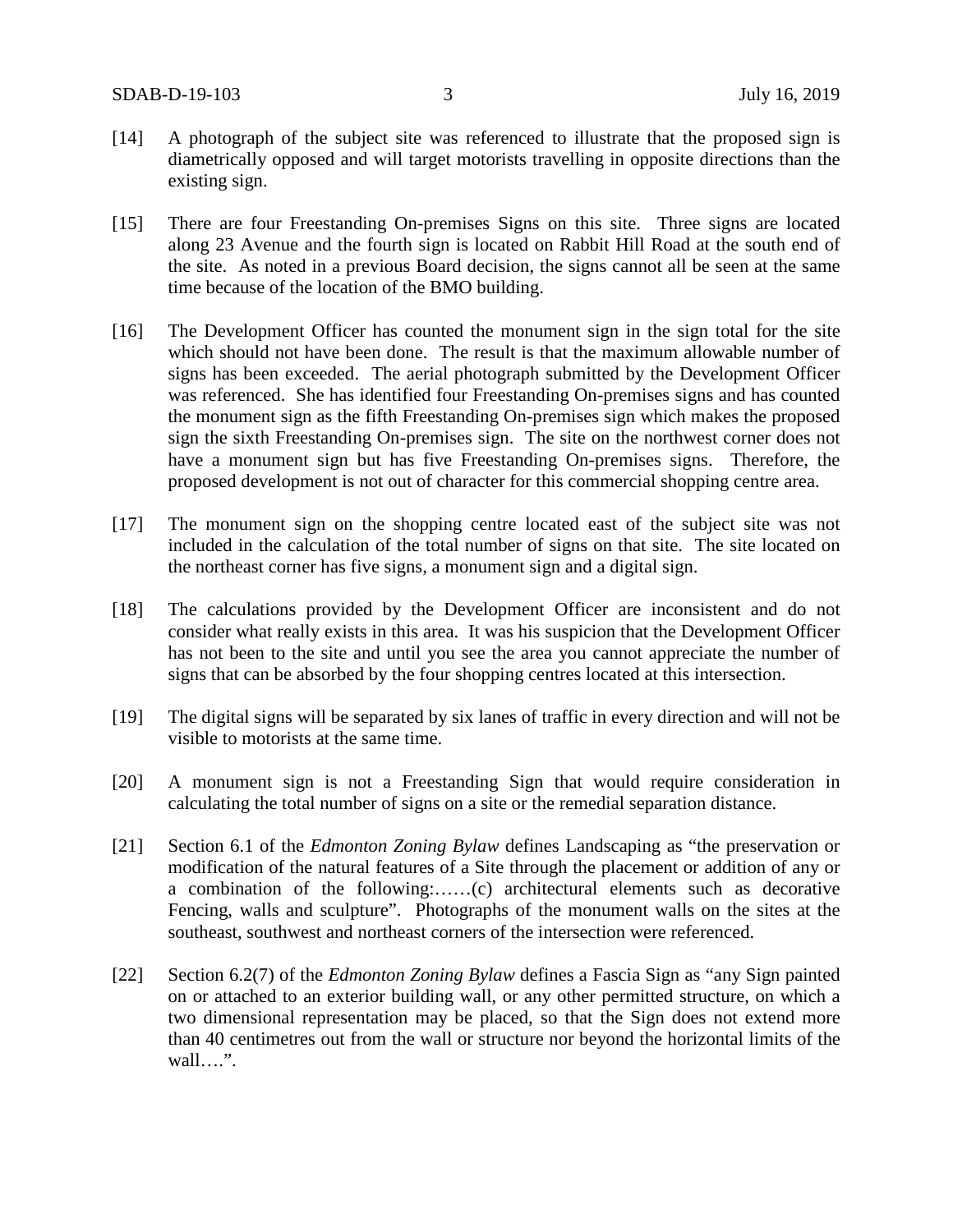- [23] Section 6.2(11) of the *Edmonton Zoning Bylaw* defines an Identification Sign as "a Sign which contains only the name and address of a building, Site, premises or occupants and the activity carried on in the building, Site or premises, but does not include any other advertising Copy".
- [24] Section 6.2(8) of the *Edmonton Zoning Bylaw* defines Freestanding Signs as "any Onpremises or Off-premises Sign supported independently of a building".
- [25] The issue is whether or not the monument sign on the subject site is a Freestanding Sign or a Fascia Sign. Photographs were referenced to illustrate the monument signs on three of the four shopping centre sites. A photograph of the monument sign at McGrath Centre was referenced to illustrate that it simply identifies the shopping centre and does not contain any other advertising. In his opinion, this is not a Freestanding Sign, it is a decorative wall with Identification Sign imposed on the front.
- [26] It was his opinion that this interpretation is correct because of the proximity of the onsite freestanding pylon sign. It is unlikely that the sign required a variance but if it did this is a perfect example of what is acceptable and absorbable in this area. Both of these signs have existed on this site for many years.
- [27] A photograph of the existing digital sign on the shopping centre site located on the northeast corner of the intersection was referenced to illustrate that it has been erected immediately behind the monument wall. The monument wall is a landscaping feature that has imposed on it an Identification Fascia Sign, no advertising.
- [28] A photograph of the subject site was shown to illustrate the monument sign that has imposed on the front "Shoppes of Terwillegar Gardens", the name of the shopping centre. The proposed sign will be erected behind this monument wall.
- [29] The Development Officer refused the permit because the separation space between the proposed sign and the closest Freestanding On-premises Sign is deficient which is incorrect. The proposed sign is 0.5 metres from a landscape feature that has imposed on it a fascia Identification Sign. The proposed sign is however, too close to one of Pattison's pylon signs located on 23 Avenue and a variance is required. This variance is warranted because these signs cannot be seen at the same time because of an existing building and four large mature trees.
- [30] The Development Officer also refused the permit based on the calculation that there would be six signs on the site. This is incorrect, there will be five signs on the site if the proposed sign is approved and, as evidenced in the photographs provided, the site can absorb that number of signs.
- [31] A previous decision of the Board regarding a proposed sign at this location was referenced. It was his opinion that in that instance the Appellant did not provide sufficient information to the Board and that led to a decision of refusal. At that time the proposed sign was refused because three variances were required. However, the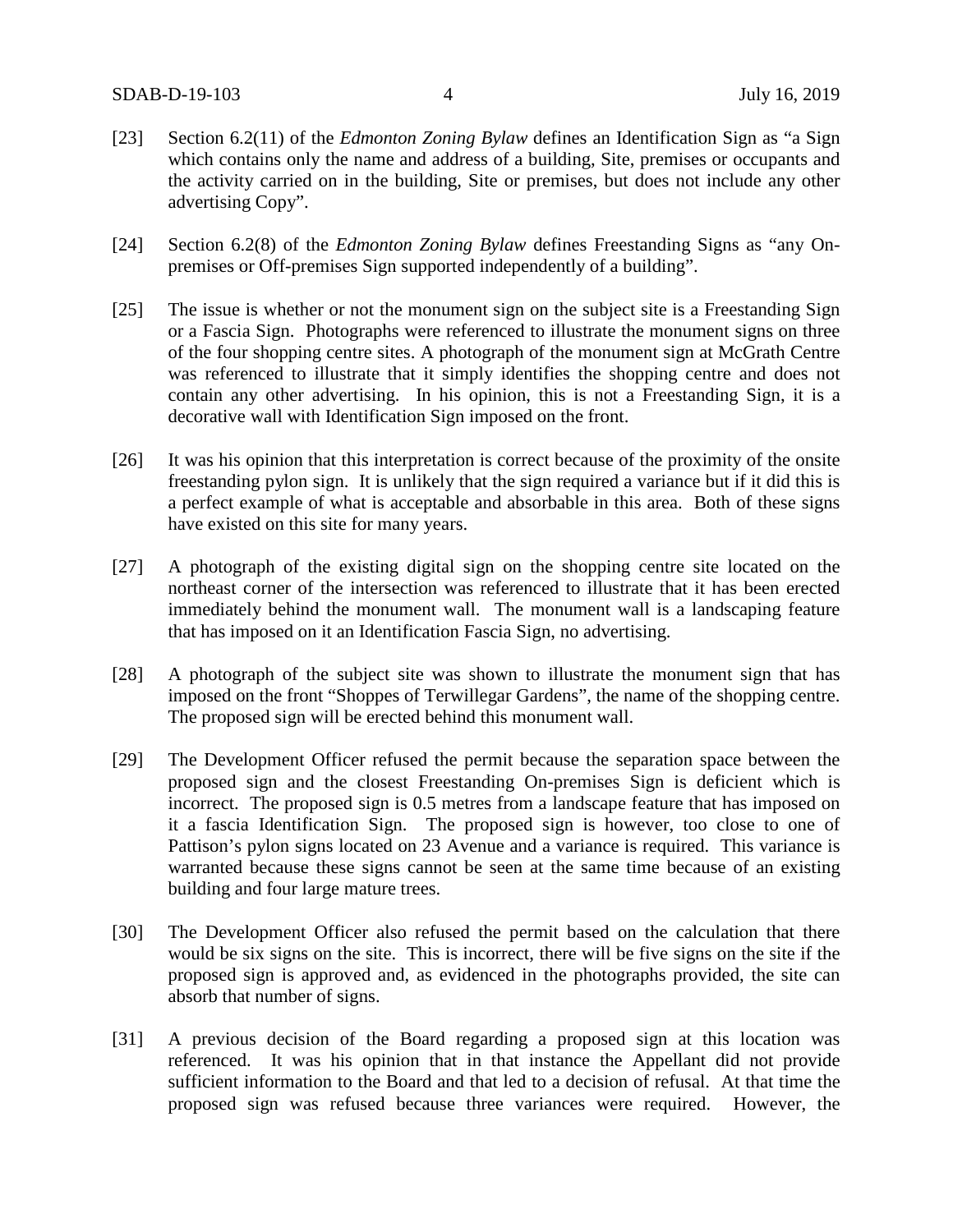Appellant did not address whether or not all of the variances were required and simply requested that they be granted.

- [32] In order for his client to have this sign approved, variances are required. Specifically variances in the setback, the total number of signs on the site, the distance from an existing on-site pylon sign and the distance from an existing digital sign. It is not absolutely necessary that a sign be developed on this site but it is a benefit to the land owner particularly during difficult economic times.
- [33] Signs in the City of Edmonton are treated differently from any other development. Signs are only approved for five years. Therefore siting a sign is done based on the fact that they will be reviewable and perhaps removable in five years
- [34] Neighbours opposed a previous permit application because of the location of the sign on 23 Avenue. Based on that feedback, it was agreed that a more appropriate location for the sign should be determined. The proposed new location for the sign is before the Board in this development permit application and the required variances will allow the sign to be erected in a more appropriate location.
- [35] It was noted that no objections from neighbouring property owners were received regarding this appeal.
- [36] In the previous refusal, the Development Officer did not characterize the monument sign as a Freestanding On-premises sign.
- [37] One of the reasons for refusal by the Board was that the proposed sign would contribute to a proliferation of signs in the area which would contribute to visual clutter at this intersection. It was his opinion that no evidence was provided to support this reason. These are large commercial sites that can absorb this number of signs and there is no other digital sign on this site.
- [38] The previous SDAB decision seemed to disregard the variance test available to the Board.
- [39] Motorists driving through this intersection will only be able to see one of the digital signs at a time. This is an intensely well-lit commercial area. It is a vibrant commercial area and the perfect location for a digital sign.
- [40] No trees will have to be removed from the site to accommodate the proposed sign. The existing trees will remain on either side of the proposed sign and mitigate the visual impact of the sign structure. The exiting monument wall will screen the sign pole. The trees will ameliorate the impact of the proposed sign on the neighbourhood.
- [41] He could not confirm whether or not shopping centre tenants would advertise on the proposed sign instead of using temporary signage which is a permitted use and an inexpensive option.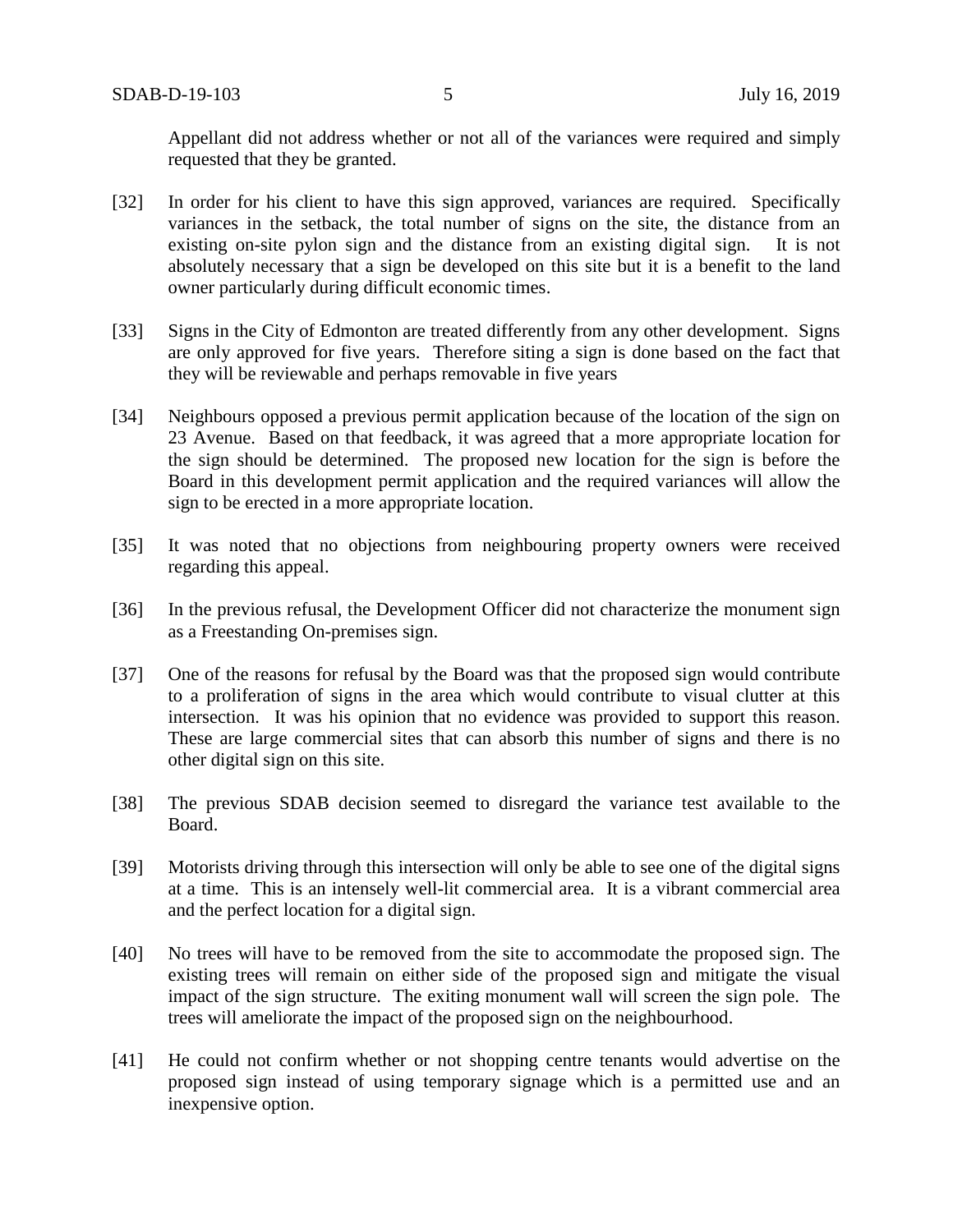- [42] The circumstances for this proposed sign have changed since a previous application was refused by the Board.
- [43] The Court of Appeal decision, *Newcastle Centre GP v Edmonton (City),* 2014 ABCA 295 was referenced. The Court found that the variance test as set out in section 687(3)(d) of the *Municipal Government Act* allows the Board to grant variances if the proposed development will not unduly interfere with the amenities of the neighbourhood or materially interfere with or affect the use, enjoyment or value of neighbouring parcels of land. The required variances have to be found to do more than just simply interfere. It was his opinion that the proposed sign will not in any way interfere with the amenities of the neighbourhood, it will in fact augment them and is complementary to the area. Secondly, the proposed sign will not have any impact on the neighbouring three shopping centre sites just as the digital sign that exists on an adjacent shopping centre site has not had any negative impact on this site.
- [44] Subdivision Planning, specifically Transportation Services, does not object to the proposed location of the sign with some conditions.
- [45] Mr. Murphy provided the following information in response to questions from the Board:
	- a) Three of the four shopping centres have monument signs to identify the site.
	- b) If the monument signs were Freestanding On-premises Signs, they would require variances because they are located within the required setback.
	- c) He disagrees with the Development Officer's classification of a monument sign as a Freestanding On-premises sign because these structures are usually approved as part of a landscaping plan. He questioned this change in policy because it is not the result of an amendment to the *Edmonton Zoning Bylaw*.
	- d) There is a sign on the Petro Canada site but it is not part of the subject site.
	- e) There are currently four signs on the site, without the monument sign. If the proposed sign is approved there will be five signs on the site.
	- f) The proposed sign will not interfere with the drive through for the Bank of Montreal, which is aware of the development permit application.
	- *ii) Position of the Development Officer, Ms. K. Mercier:*
- [46] Ms. Mercier did not attend the hearing but provided a written submission that was considered by the Board.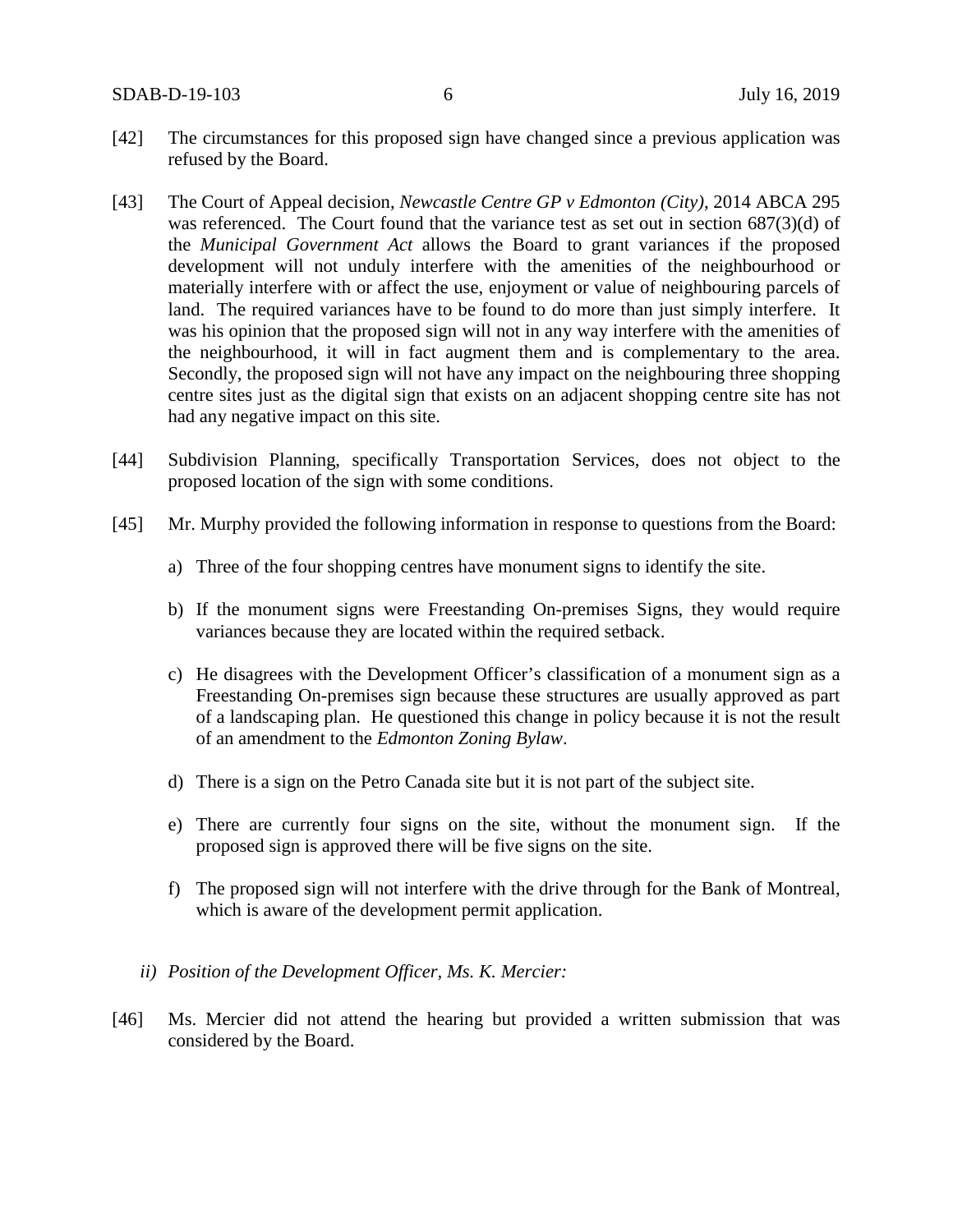# **Decision**

- [47] The appeal is **ALLOWED** and the decision of the Development Authority is **REVOKED**. The development is **GRANTED** as applied for to the Development Authority, subject to the following **CONDITIONS** and **ADVISMENTS**:
	- 1. The development permit will expire on July 16, 2024 (five years).
	- 2. The proposed Sign must comply with the approved plans submitted.
	- 3. Ambient light monitors shall automatically adjust the brightness level of the Copy Area based on ambient light conditions. Brightness levels shall not exceed 0.3 footcandles above ambient light conditions when measured from the Sign face at its maximum brightness, between sunset and sunrise, at those times determined by the Sunrise / Sunset calculator from the National Research Council of Canada; (Reference Section 59.2(5)(a));
	- 4. Brightness level of the Sign shall not exceed 400 nits when measured from the sign face at its maximum brightness, between sunset and sunrise, at those times determined by the Sunrise/Sunset calculator from the national research Council of Canada; (Reference Section 59.2(5)(b));
	- 5. The proposed Sign shall have a Message Duration greater than or equal to 6 seconds. (Reference Section 59.2(18))
	- 6. The proposed Sign shall be located so that all portions of the Sign and its support structure are completely located within the property and no part of the Sign may project beyond the property lines unless otherwise specified in a Sign Schedule. (Reference Section 59.2(12));
	- 7. The following conditions, in consultation with the Transportation department (Subdivision Planning), shall apply to the proposed Sign, in accordance to Section 59.2.11:
		- a. That, should at any time, City Operations determine that the Sign face contributes to safety concerns, the owner/applicant must immediately address the safety concerns identified by removing the Sign, de-energizing the Sign, changing the message conveyed on the Sign, and or address the concern in another manner acceptable to City Operations.
		- b. That the owner/applicant must provide a written statement of the actions taken to mitigate concerns identified by City Operations within 30 days of the notification of the safety concern. Failure to provide corrective action will result in the requirement to immediately remove or de-energize the Sign.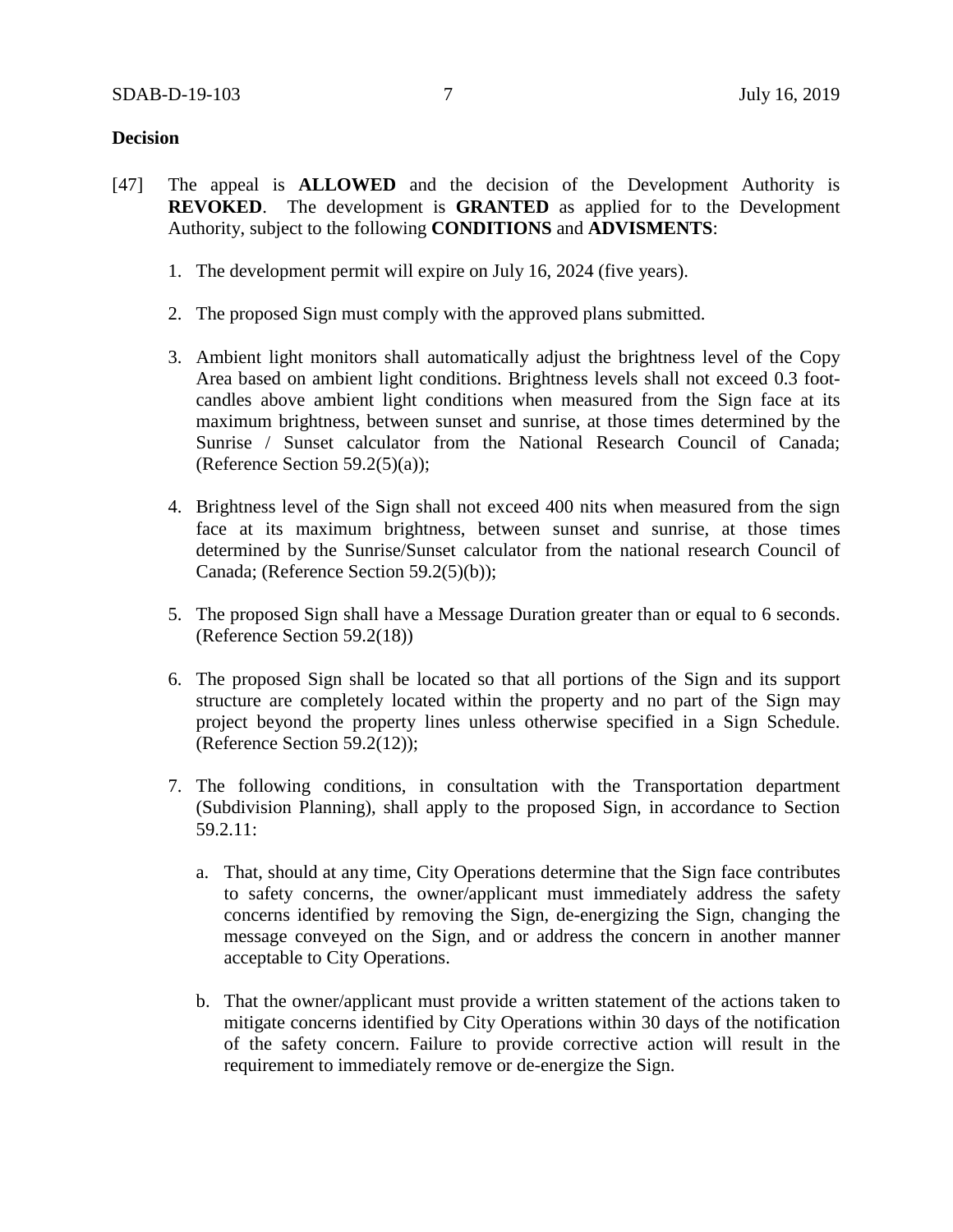- c. The proposed Sign shall be constructed entirely within private property. No portion of the Sign shall encroach over/into road right-of-way.
- 8. No existing landscaping on site shall be removed, including all trees and shrubs. Any damage to existing landscaping as a result of installation of this Sign will require the submission of a landscape plan that will require approval by the Development Authority.

### **ADVISEMENT**:

- 1. Should the Applicant wish to display video or any form of moving images on the Sign, a new Development Application for a major digital sign will be required. At that time, City Operations will require a safety review of the Sign prior to responding to the application.
- [48] In granting the development, the following variances to the *Edmonton Zoning Bylaw* are allowed:
	- 1. The minimum required radial separation distance of 45.0 metres from any other Sign Use that is a Freestanding Sign on the same Site as per section 59.2(21) is varied to allow a deficiency of 12.4 metres, thereby decreasing the minimum required to 32.6 metres.
	- 2. The minimum required Setback of 6.0 metres as per section 59E.3(5)(i) and Section 320.4(3) is varied to allow a deficiency of 4.4 metres, thereby allowing a Setback of 1.6 metres.
	- 3. The maximum number of Signs as per Section 59E.3(5)(j) is waived. A maximum of 5 Signs is allowed.
	- 4. The minimum required separation distance of 200.0 metres from a Digital Sign greater than 8.0 square metres or other Off-premises Sign as per Section 59E.3(5)(d) is varied to allow a deficiency of 90.0 metres, thereby decreasing the minimum required to 110.00 metres.

#### **Reasons for Decision**

- [49] A Minor Digital On-premises Off-premises Sign is a Discretionary Use in the (CSC) Shopping Centre Zone, pursuant to section 320.3(37) of the *Edmonton Zoning Bylaw*.
- [50] In the refusal, the Development Officer included the Shopping Centre's Identification Sign that reads "Shoppes of Terwillegar Gardens" as a Freestanding On-premises Sign and it was included in the calculation of the total number of Signs on the site.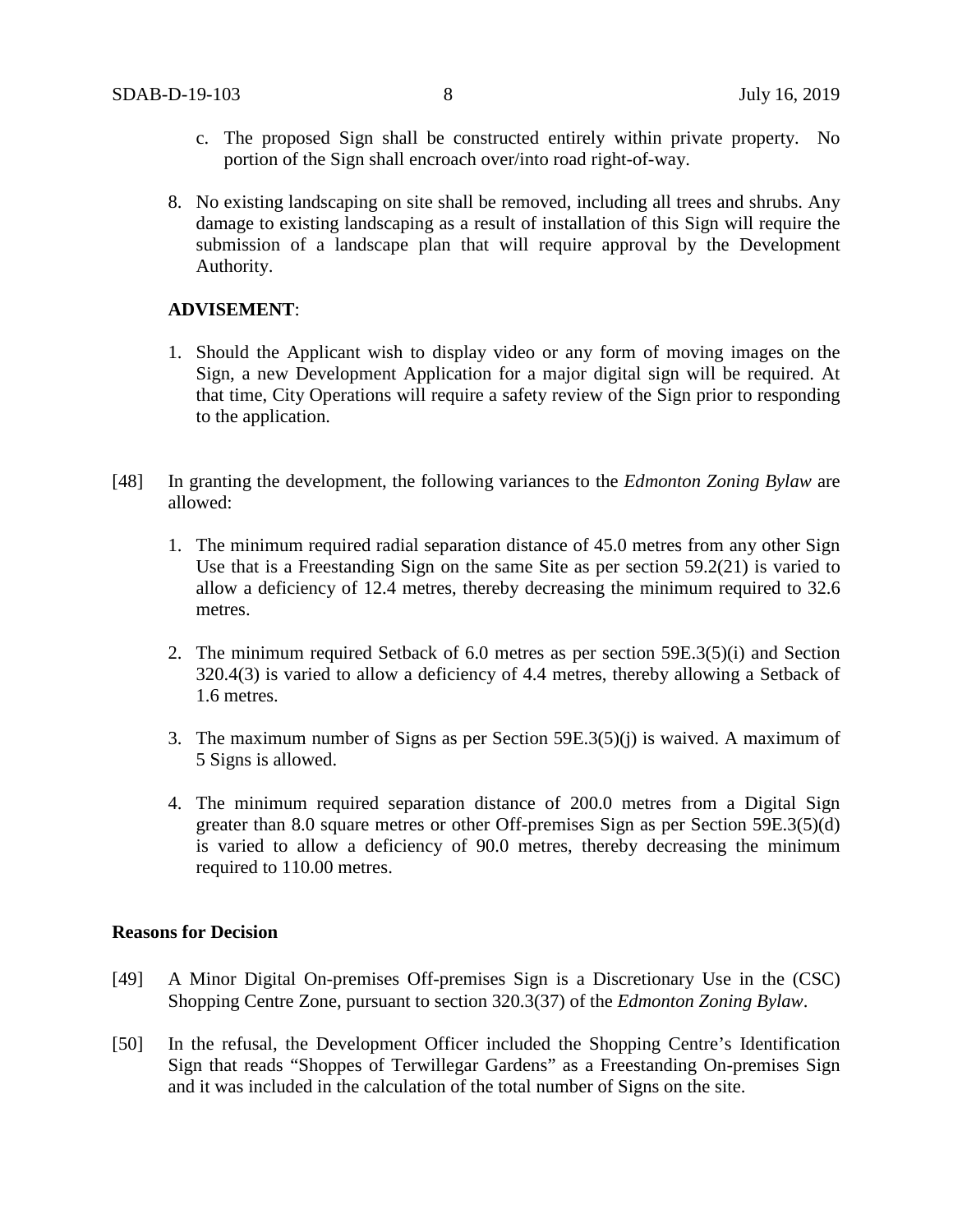- [51] The Board notes that the method used by the Development Authority to calculate the total number of Signs on Sites in this area is inconsistent based on the evidence provided that the Identification Sign for the shopping centre located on the southeast corner of the intersection was not identified by the Development Officer as an Freestanding Onpremises Sign.
- [52] Section 6.1 of the *Edmonton Zoning Bylaw* defines Landscaping as:

The preservation or modification of the natural features of a Site through the placement or addition of any or a combination of (a) soft landscaping elements such as trees, shrubs, plants, lawns and ornamental plantings; (b) decorative hardsurfacing elements such as bricks, pavers, shale, crushed rock or other suitable materials, excluding monolithic concrete and asphalt, in the form of patios, walkways and paths; and (c) architectural elements such as decorative Fencing, walls and sculpture.

[53] Section 6.2 of the *Edmonton Zoning Bylaw* defines a Fascia Sign as:

Any Sign painted on or attached to an exterior building wall, or any other permitted structure, on which a two dimensional representation may be placed, so that the Sign does not extend more than 40 centimetres from the wall or structure nor beyond the horizontal limits of the wall. Fascia Signs may or may not be permanent. This definition includes banners or any other two dimensional medium.

- [54] Section 6.2 of the *Edmonton Zoning Bylaw* defines an Identification Sign as "a Sign which contains only the name and addresses of a building, Site, premises or occupants and the activity carried on in the building, Site or premises, but does not include any other advertising Copy".
- [55] Based on a review of these definitions and the photographic evidence provided by the Appellant, the Board finds that the Sign identifying the shopping centre as "Shoppes of Terwillegar Gardens" is an Identification Sign. It is also a Fascia Sign attached to a decorative wall that is part of the architectural elements included in the landscaping on this Site. The wall with the Sign on it is not the type of structure that the regulations requiring separation distances between Freestanding Signs and limiting the number of such Signs on a Site are meant to deal with. The wall is low to the ground and the Sign on it does nothing more than identify the shopping centre onsite. This is in sharp contrast to the large, brightly lit Freestanding Signs on site.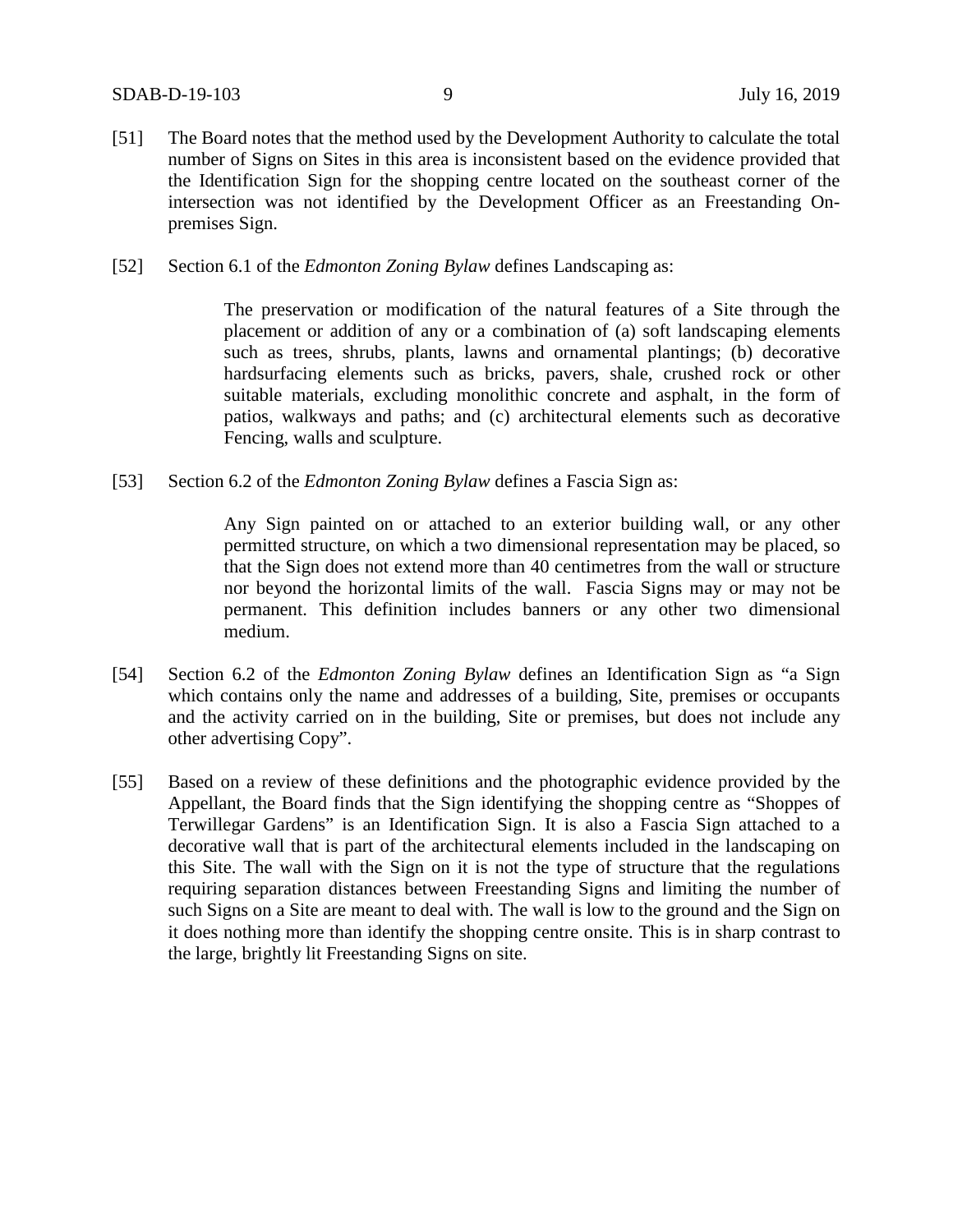- [56] Therefore, because this Sign is not a Freestanding Sign, an additional variance with respect to the distance between Freestanding Signs is not required pursuant to section 59.2(21). Further, the number of Freestanding Signs existing on the Site is only four, not five as found by the Development Officer. Therefore, the proposed Sign will increase the total number of Freestanding Signs on the Site to five, which exceeds the total number of such Signs allowed on the Site by one pursuant to section 59E.3(5)(j) of the *Edmonton Zoning Bylaw*.
- [57] The Board is of the opinion that the proposed Minor Digital On-premises Off-premises Freestanding Sign will not have a significant impact on the amenities of this neighbourhood or the neighbouring parcels of land for the following reasons:
	- a) The Sign will be located at a major intersection that services four large shopping centres on each corner. The proposed Sign at this location is not out of character for this intensely commercial area.
	- b) The proposed location is not in close proximity to any residential development.
	- c) The existing Digital Sign targets northbound traffic on Rabbit Hill Road and eastbound traffic on 23 Avenue. The proposed sign will be located diagonally across the intersection and will target southbound traffic on Rabbit Hill Road and westbound traffic on 23 Avenue. Drivers will not be able to see both Signs at the same time. In the circumstances, the required 200-metre separation distance is not necessary.
	- d) There is a large boulevard area between the proposed Sign and the adjacent roadway which significantly mitigates the impact of the required setback variance.
	- e) Allowing an excess of one Freestanding Sign on this shopping centre Site is not out of character for this very commercial area. The Site on the northwest corner of the intersection has one more Freestanding Sign than is allowed. As well, the mature trees onsite and a building adjacent to the proposed Sign's location will block the view of the other Freestanding Signs onsite.
	- f) None of the mature trees onsite will have to be removed to accommodate the proposed Sign. In addition, the proposed Sign will be located behind the existing Identification Sign, which will screen the Sign post and further mitigate the impact of the Sign.
	- g) No letters of objection were received and no one attended the hearing in opposition to the proposed development.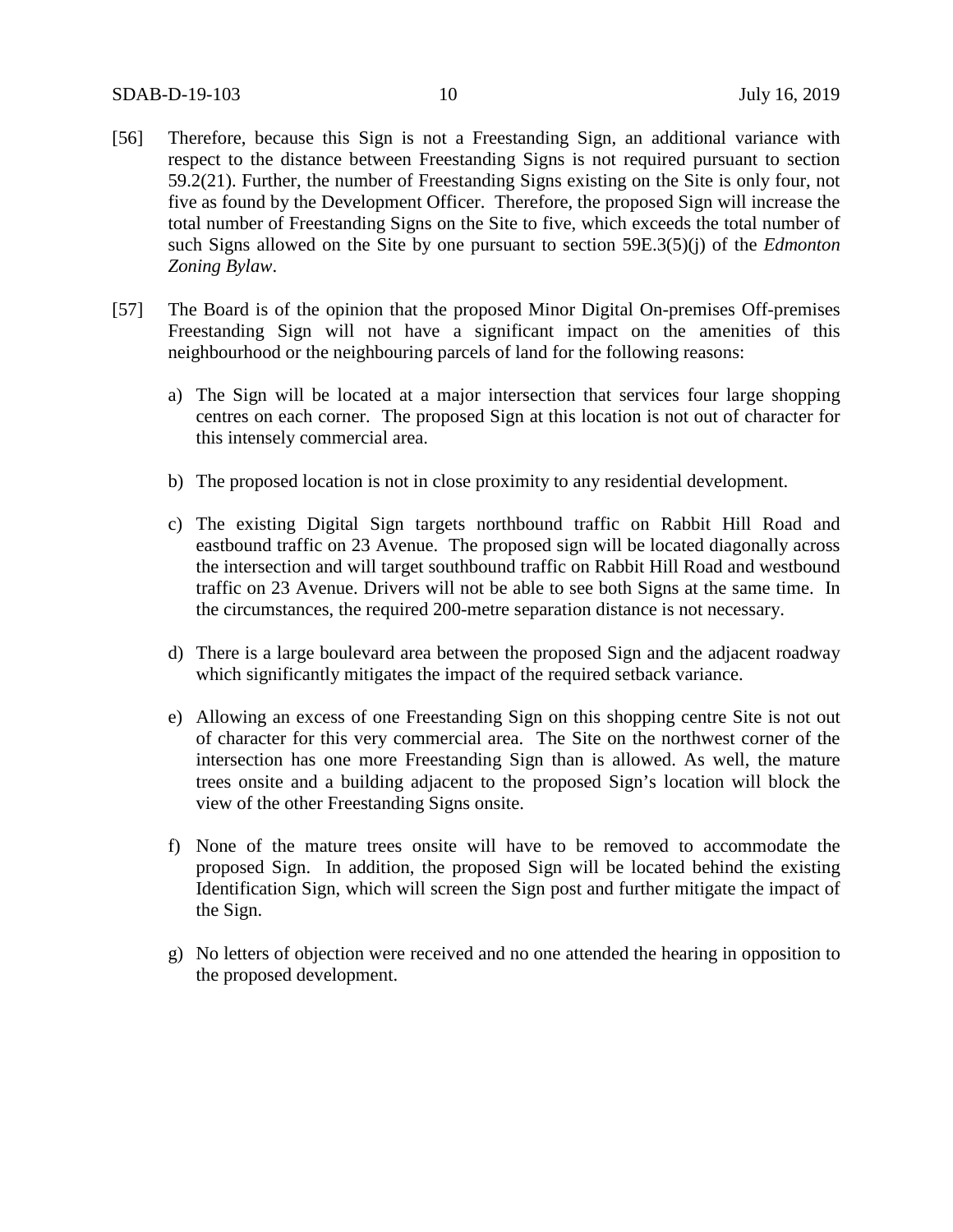- [58] The Board was not persuaded that any of the required variances for the proposed Sign would negatively impact the neighbourhood or neighbouring parcels of land and therefore could not justify refusing this development permit application.
- [59] For all of the above reasons, the appeal is allowed and the development is granted.

me

Mr. M. Young, Presiding Officer Subdivision and Development Appeal Board

Board Members in Attendance: Ms. S. LaPerle, Ms. D. Kronewitt Martin, Ms. G. Harris, Mr. A. Nagy